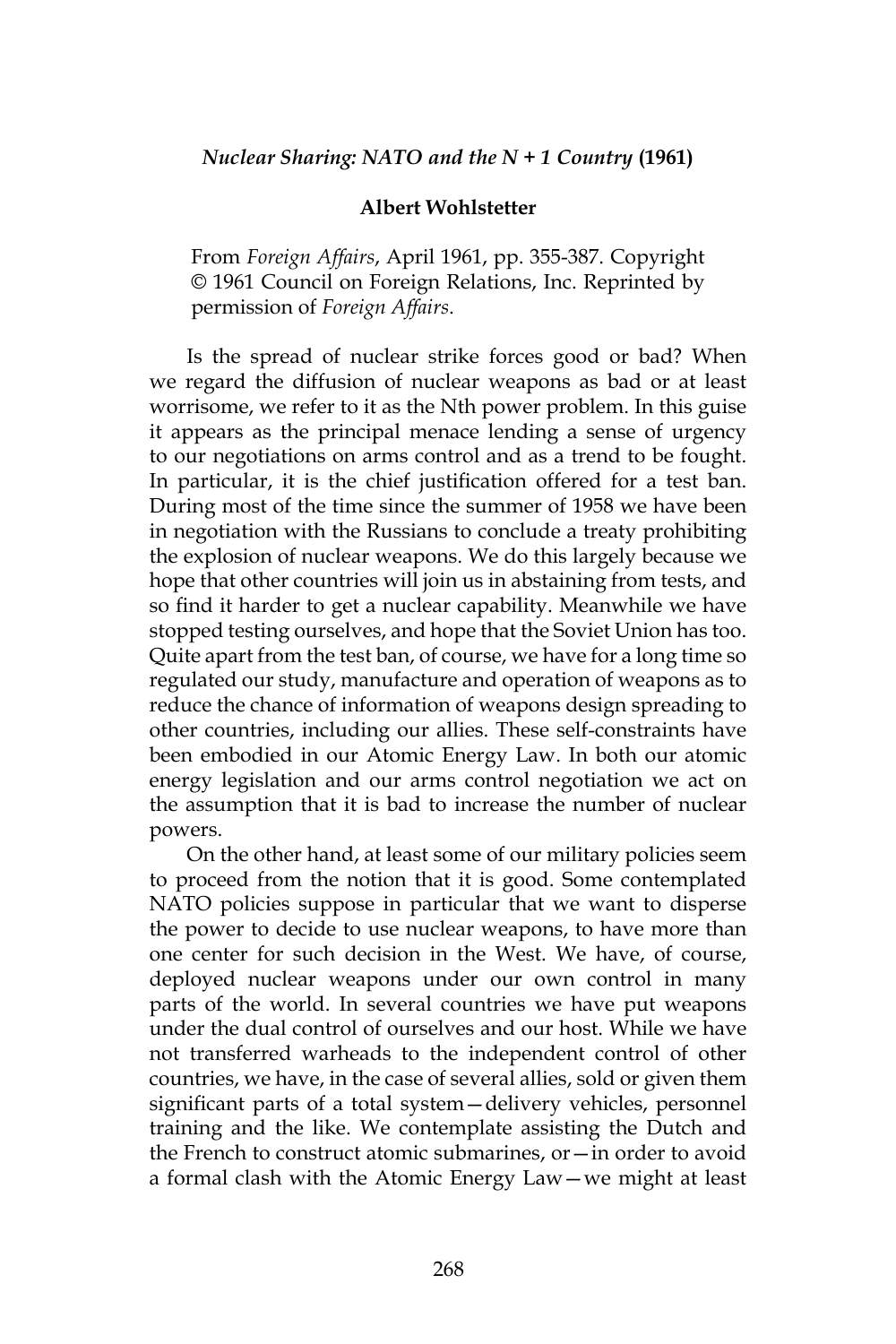help them build the submarine hull and the non-nuclear parts of the propulsion machinery. In the case of the United Kingdom, we have actually given not only atomic submarine plans, but also designs and special materials for nuclear warheads. We modified the MacMahon Act in 1958 so as to justify this special treatment of the United Kingdom, but we did it in such a way as to seem to offer incentives to our other allies to demonstrate a nuclear capability of their own, and so become eligible for help.<sup>1</sup> We are now contemplating the transfer to NATO of the major components of an entire weapons system—submarines, Polaris missiles and war-heads—possibly for use without our veto. In many of these actions we appear to have been the initiators of moves toward diffusion. In most of them we have tended at least to view the spread of nuclear capabilities benignly. We use an appropriately benign word, "sharing," which has overtones of fairness, Christian charity and right behavior.

It is conceivable that these two sets of policies are consistent, that we are *for* sharing nuclear weapons with some of our allies and just against spreading them to enemies or neutral powers or certain of our allies. But in fact it has always been clear that the two sorts of diffusion are not so easily separated, that the acquisition of nuclear military power by some of our allies can impel its acquisition by enemies and that it is particularly hard and divisive to select among our allies. The spread occurs in chain. It seems more likely that this division in our policies expresses a divided purpose.2 The arms control moves that we have made to limit diffusion are largely formal or declaratory, tied to complicated and uncertain negotiations with the Russians, and, in fact, likely to depend on the coöperation of potential Nth powers. On the other hand, the moves we have made in alliance policy which favor diffusion are strong. If our military and foreign policies are to be consistent and effective, we ought to decide whether the Nth power problem really worries us, or whether we favor sharing and the state of the world it may bring about.

But perhaps there is no point in deciding how we feel about the diffusion of nuclear capabilities. It is frequently claimed that the trend toward diffusion is inevitable. There are cheerful as well as pessimistic views of the trend. The pessimists, who are (correctly, I believe) concerned with the enormous instabilities and dangers of a world with many nuclear powers, call somewhat wanly for an immediate and comprehensive program of international controls. Some of the optimists, on the other hand, suppose that if bombs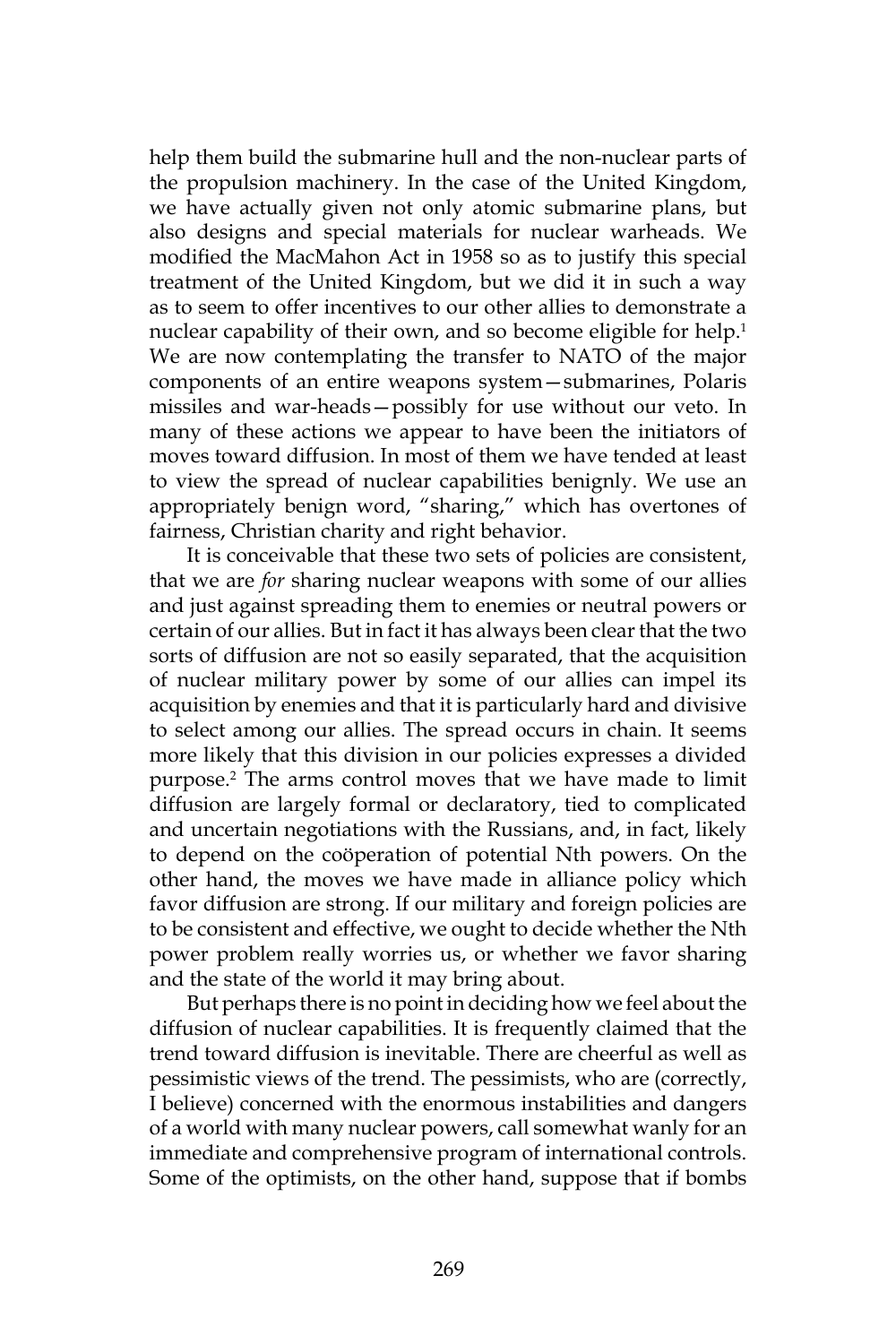are spread much more widely they will be less likely to be used, that stability will increase. Others, not quite so cheerful, hold that since diffusion is inevitable we should go along with it or try to direct it into less harmful channels, but in any case we should help our friends in NATO by reducing the costs.

However, both the gloomy and lighthearted prophets of inevitable diffusion have been rather unclear as to precisely what sorts of nuclear capability will be diffused and how fast. A more analytic understanding might make the optimists less cheery, and lead the pessimists to a less fatalistic view. It seems very likely that *some* new countries will acquire *some* sorts of nuclear capability in the next decade, but it is by no means certain just how many countries and which ones will acquire what sorts of nuclear capability. Though even a little diffusion has important implications for strategy, it makes a great deal of difference whether 20-odd countries develop or are given bombs and delivery capabilities in the next six or seven years, or whether it is two or three of the more industrialized powers.

A mechanical view of the inevitability of the trend toward nuclear diffusion places the entire burden of stopping or slowing the spread on effective international agreements—which are hard to come by. It tends to ignore decisions that the United States can make on its own and so fails to exploit some possible brakes on nuclear dispersion stemming from the immediate self-interest of prospective Nth powers. Their decisions will affect the trend, too. It is worth pointing out to the responsible prospective Nth powers in the NATO community that the undertaking is not merely arduous; it is unlikely to pay off. A failure to pay in terms of immediate national self-interest is likely to affect the intentions of Nth countries more strongly than arguments about the stability of the world system.

So far as long-run world stability is concerned, the Nth country tends to think of the problem as beginning with N plus 1. The original irony intended by the label, "Nth power problem," was seated precisely in the fact that the United States and the Soviet Union thought of the trouble as the third-power problem, Great Britain thought of it as the fourth-power problem, France as the fifth-power problem, and so on. Each new or prospective nuclear power thinks of the problem as that of stopping the next country after itself. This is the N-plus-1-country problem.

As for world stability through arms control, France and England, for example, have tended to think of their own acquisition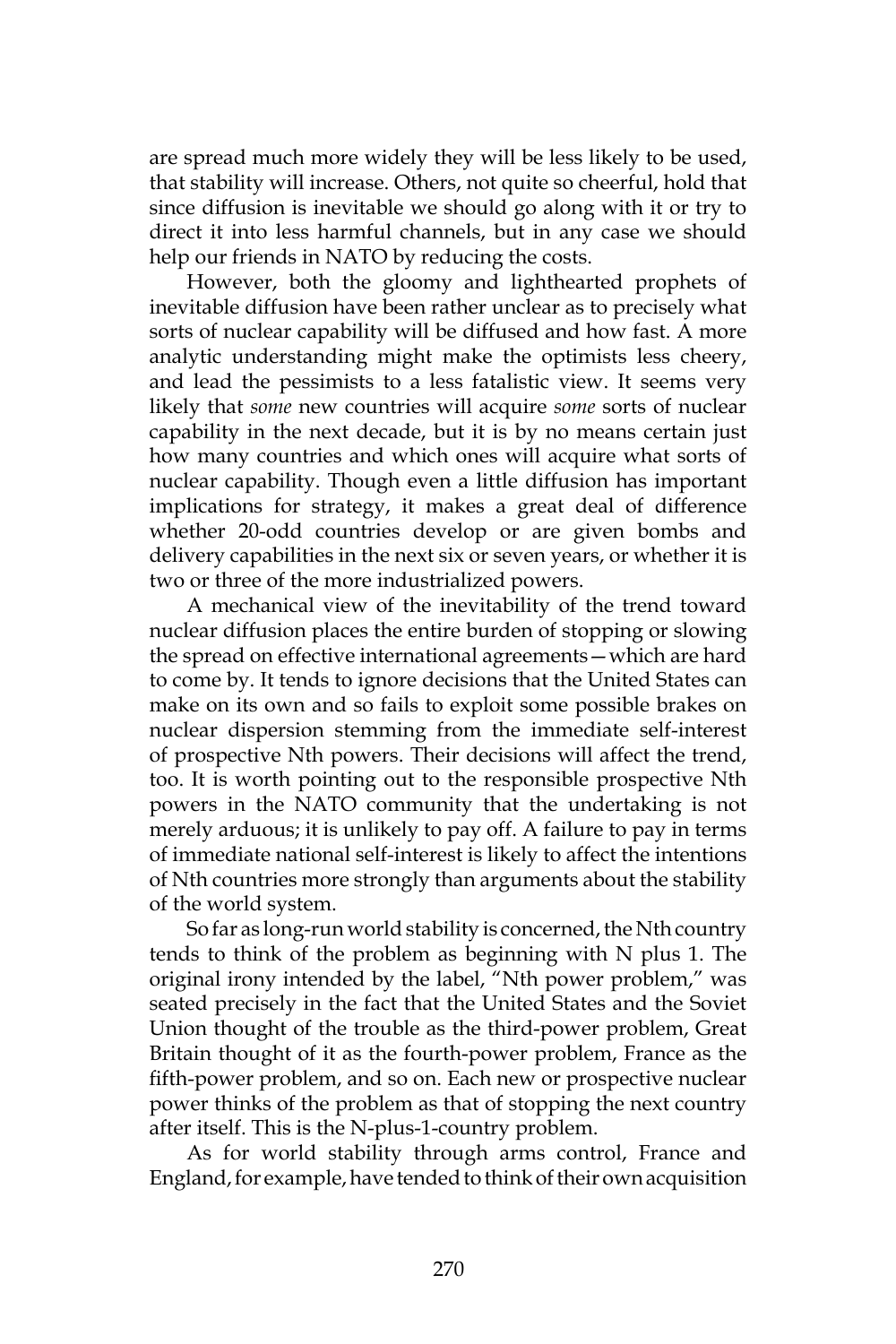of nuclear weapons as entirely beneficial. Mr. Macmillan has justified British weapons and V-bombers on the grounds that they permit the English to exercise influence on arms-control arrangements between the two major nuclear powers. General de Gaulle speaks of the increased effect on nuclear disarmament which France would have by becoming a nuclear power. In the limit, one might suppose that unanimity for nuclear disarmament may be achieved by distributing bombs to everybody.

The choices among alternative nuclear policies confronting members of NATO are likely to play a key role in the diffusion of nuclear capabilities—especially in Europe—and in the problem of avoiding small or large nuclear wars. For this reason I would like to consider, from the standpoint of the national interest of the individual members, some of the major alternatives open to them. What sorts of nuclear capability are the lesser industrial powers in the West likely to achieve? What are the motivations for achieving independent capabilities? What is the role of the American nuclear guarantee? Is it, as it is currently fashionable to say, "incredible?"

The four main alternatives open to the European powers are these: (1) the rejection of nuclear weapons, of the American guarantee, and of all association with nuclear powers; (2) the development of national strike forces; (3) a jointly controlled force, and especially the NATO-wide force; (4) reliance on the United States guarantee. Let us examine the relevance of each for avoiding large-scale nuclear war and for meeting lower levels of aggression in Europe.3

## **I. THE REPUDIATION OF NUCLEAR WEAPONS**

The rejection of any reliance on nuclear weapons, even an ally's, to deter Russian nuclear attack has been prominently advocated in England in the last few years, and very recently it has gained some adherents in the United States. It deserves more extended comment than can be included here.

According to this view, nobody in his senses believes that either the Russian or the American Government would deliberately initiate a nuclear war, since this would amount to self-annihilation. None the less, it is thought, there is almost a "statistical certainty" that a continuing policy of mutual deterrence will result eventually in accidental war and the devastation of most of mankind. The diverse representatives of this view range from those who, like Mr.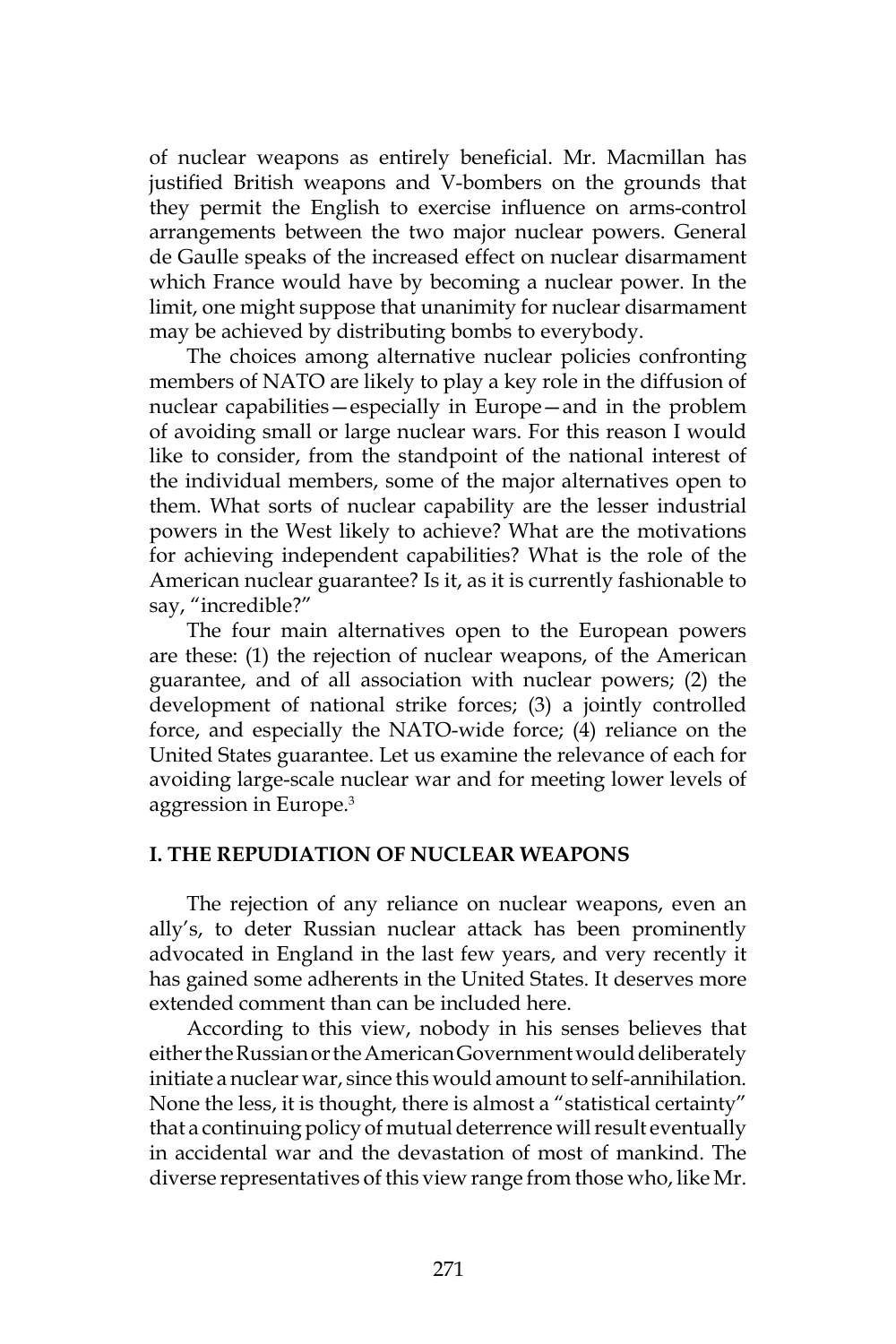A. J. P. Taylor and Mr. Frank Cousins, call for exclusive reliance on conventional weapons, through those like Mr. Stephen King-Hall and the traditional pacifists who recommend passive resistance to Russian occupation, and finally to Mr. Philip Toynbee who contemplates surrender. A common thread in their arguments has it that the danger of war with the Soviet Union and the Soviet military threat itself are a consequence rather than a cause of the arms race, and that East-West differences are susceptible of settlement now, since the Soviet Union is a satisfied, status-quo power. Near one extreme of this view, Bertrand Russell takes Soviet desires for Communist transformation of the world as analogous to, and hardly more menacing than, Christian desires to convert the world to Christianity. The other end of the scale approaches those who, like some heads of Western states, are merely optimistic about early diplomatic settlements with Russia, including extensive disarmament. The United States is seen not as a defender of areas menaced by Soviet aggression, but as one half of a power conflict which threatens to crush third countries. In fact, it is held that the United States will not fulfill its commitment to defend its allies but is quite likely to implicate them in a war.

This view wishfully understates the conflict of interest between the East and the West, and, by repeating the familiar clichés about an automatic balance of terror, it shows no understanding of the difference between defensive military postures which would ensure damage to the aggressor and those which would make it highly probable that the aggressor would come off unscathed. It exhibits the weakest and most inconsistent form of the dogma about the automatic balance by failing to recognize that unilateral nuclear disarmament would insure the aggressor against retaliation. It is sometimes said that total disarmament and submission to Soviet demands would remove any motive for attack, but it is hard to take seriously the belief that the West at the height of its industrial and political power would follow a policy of *total* submission. Lord Russell himself regards this possibility as academic. The more likely result of "unilateralism" would be a partial disarming and resistance that would actually increase the danger of the nuclear war which advocates of nuclear repudiation want to avoid. Specifically, it would increase the danger of deliberate war.

The "statistical certainty" of accidental war so often referred to, sometimes even by reputable scientists, is usually a tautology that says nothing whatsoever about whether war is likely to come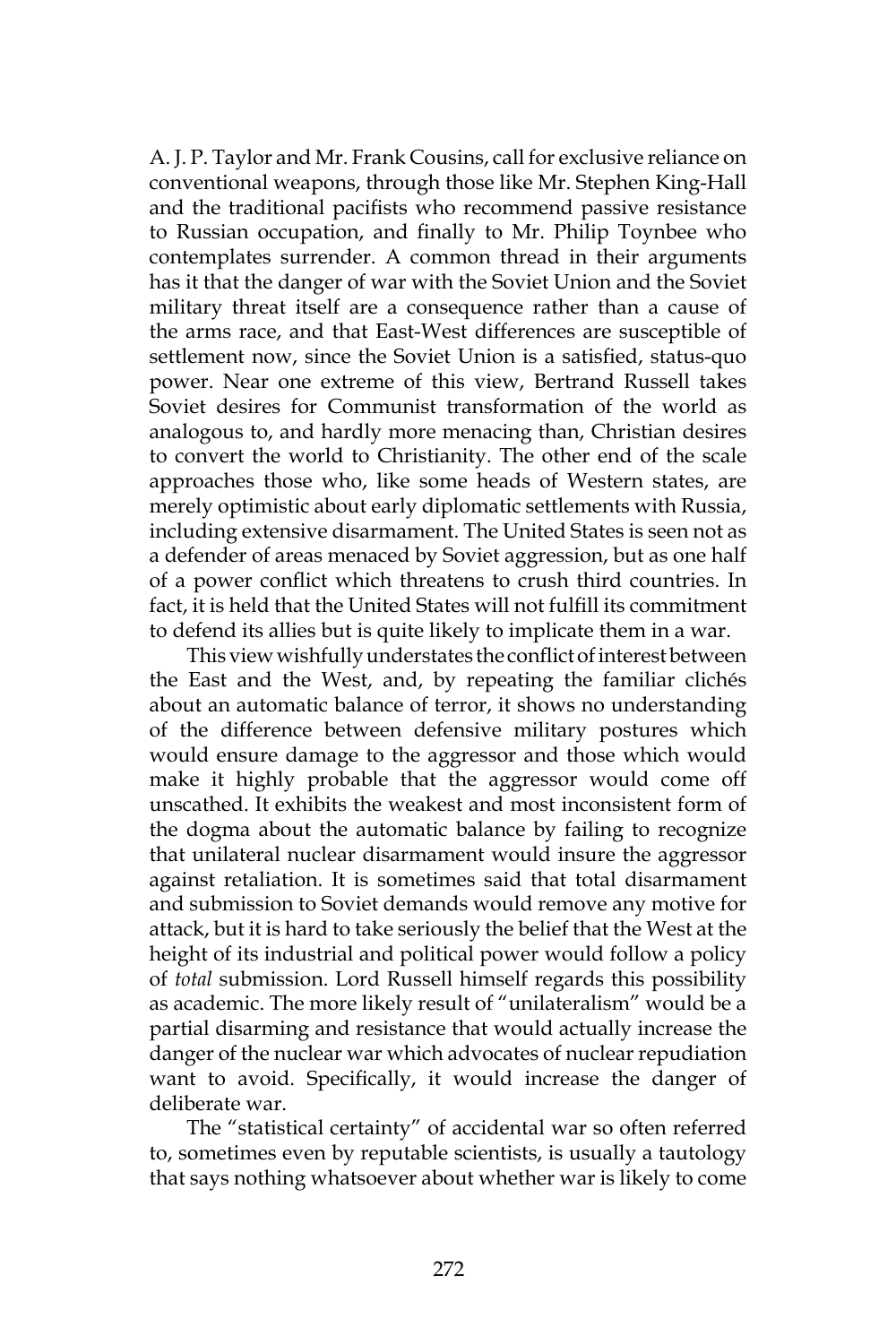in any finite period of time. In this form the proposition states that there is a fixed, finite probability of accidental war in any given year, and that therefore if the situation continues "indefinitely," war will come. Mr. C. P. Snow is an exception. He has ventured to say that if events proceed on their present course, nuclear war is a "certainty" within the next ten years. This last prediction has some content but, so far as I know, is completely unsupported by evidence or analysis. It hardly illustrates Mr. Snow's high regard for the responsibility of the scientist in public affairs. The tautology, on the other hand, treats time in rather a cavalier fashion. It makes quite a difference if it continues for ten years or hundreds. Time is important in itself, because we—and our children—can live in it. What is more, the passage of time affords opportunities to alter both military postures and the root antagonisms which make them necessary. For those who hold that East-West differences can be settled now, it should not be hard to believe that they might be abated in 50 years. And the probability of neither accidental nor deliberate war is fixed year by year. We can affect the chance of accident by the way we organize our decision processes. The West has taken important steps in the control of its response and more can be done.

Furthermore, the nuclear disarmers have shown little understanding of the close connection between problems of deliberate and "mistaken" attack. They simply, but erroneously, assume that the West has an automatic decision system for nuclear retaliation; in consequence, they minimize the opportunities for deliberate attack and exaggerate the dangers of an accident. And finally, a non-nuclear defense conceived as a substitute for any reliance on nuclear weapons could not itself deter the Soviets' use of nuclear weapons and would quickly be overwhelmed by them.

### **II. NATIONAL STRIKE FORCES**

The justification for the spread of national nuclear forces as elaborated, for example, by Pierre Gallois—is based on the belief that no nation can be counted on to defend another from atomic aggression, since in doing so it would chance annihilation. Thermonuclear weapons, however, favor the prospective victim of aggression, it is said, by making it comparatively easy to retaliate effectively. So a lesser power can deter even a major nuclear power such as the Soviet Union. Thermonuclear wars, therefore,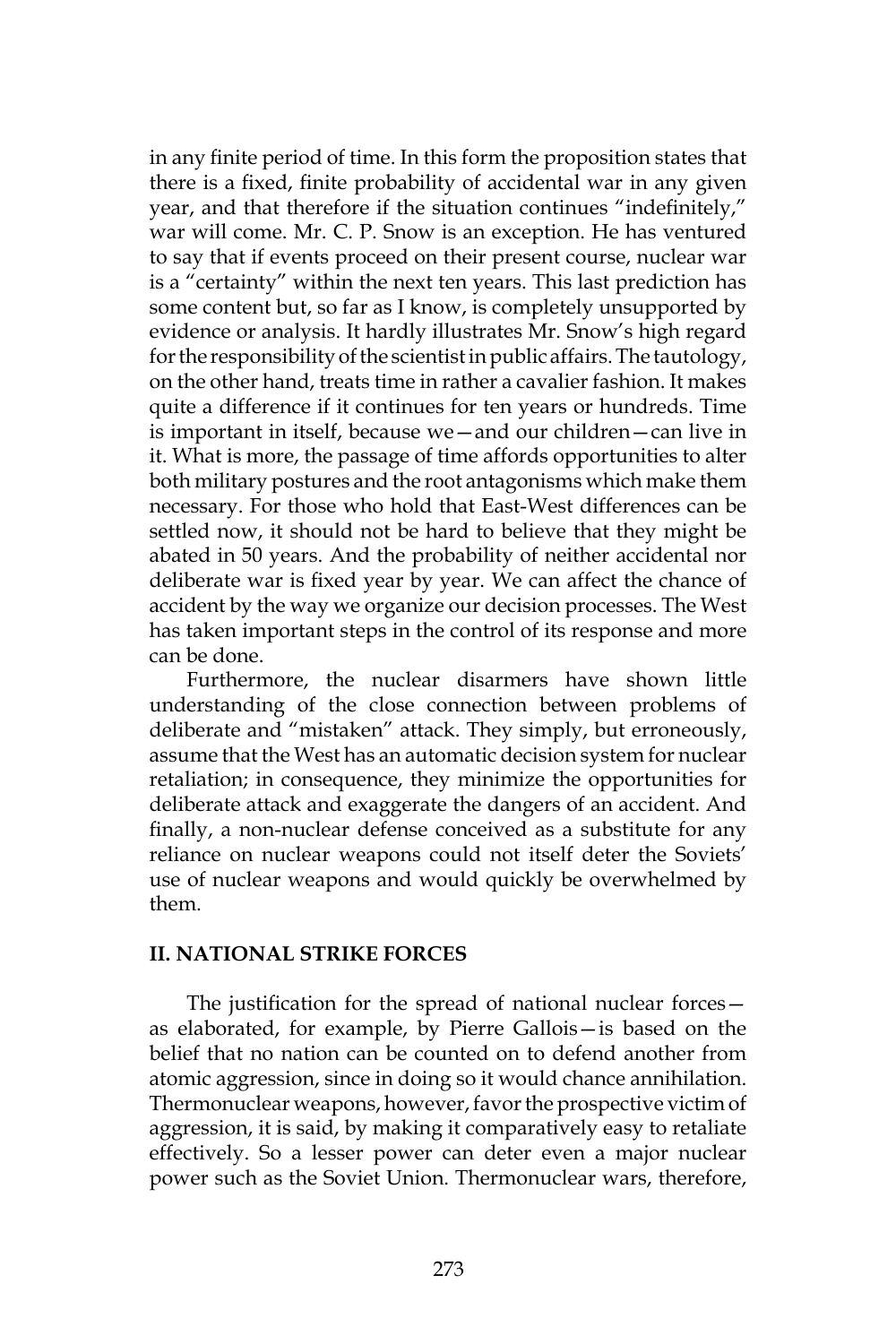will be unlikely when nuclear forces are widespread. And because limited wars risk escalation to thermonuclear war with its attendant destructiveness, they too are improbable. It would seem hard to find a more lighthearted contrast to the unilateral disarmers' grim estimate of the consequences of the diffusion of nuclear capabilities. But there may be more persuasive ones.

Let us begin with the rather paradoxical claim that it is not very difficult for a small power to deter a Soviet nuclear attack. This claim has had a long history, dating almost from the time of Hiroshima. A number of distinguished analysts then held that nuclear bombs would be the poor countries' weapon, a kind of equalizer in international politics, giving their smallest possessor the power of retaliation over the largest. However, such judgments were not based on any sophisticated analysis of the requirements for deterring the Soviet Union. Even at the time that Britain and later France decided to become nuclear powers, there was little evidence that the distinction between a first- and a second-strike capability was understood. Later justifications were excessively optimistic: The British exaggerated the time that would be available in the event of surprise attack, and French military theorists overestimated the number of Russian missiles required to destroy sheltered missiles, miscalculating their accuracy by factors no lower than 5 and sometimes as high as 25. Now, methods of keeping bombs and delivery vehicles on the move are being looked to in the hope that mobility will permit them to survive.

But the job of retaliation is more complicated than simply assuring the survival of a few bombs and delivery vehicles in the face of an initial strategic assault. Its analysis involves much more complex and uncertain quantitative interactions than the simple duels, now abounding in the literature of nuclear strategy, in which the aggressor's strategic missiles hit the victim's, and the remainder of these in turn automatically destroy the aggressor's cities. In the last year or two, it has become somewhat better understood that, even for the United States, getting a responsible deterrent to Russian attack is far from easy. It is vital and feasible, but hard. Yet the United States has incomparable advantages of distance, size and industrial strength. While there are many barriers to retaliation besides surviving strategic missile attack, in what follows I shall focus on one which plays an especially crucial role in an examination of theories of multiple national strike forces and joint deterrents. This is the critically important problem of maintaining a protected and responsible command and control.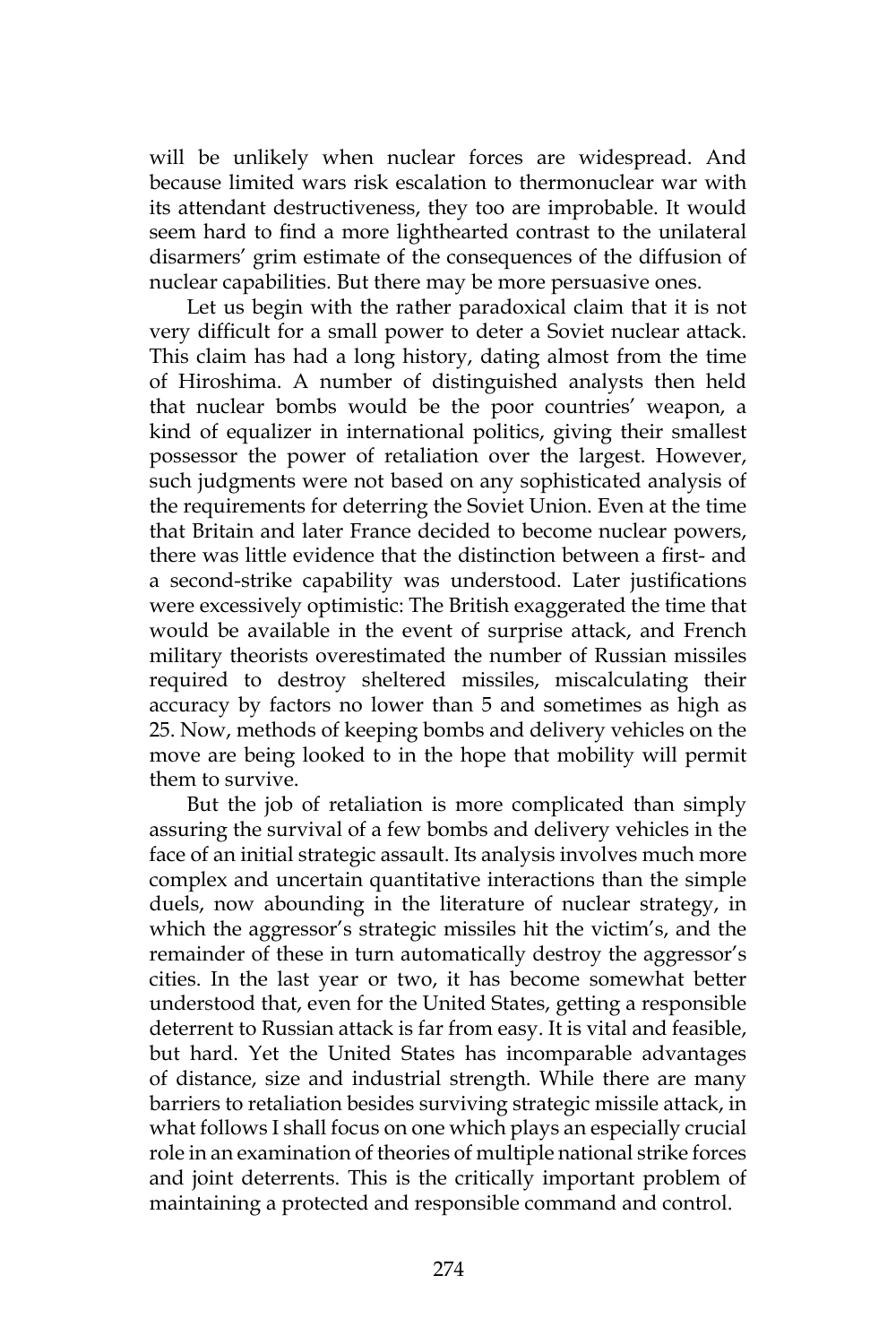This obstacle to assuring retaliation against a major power would be less formidable if we were willing to be sufficiently irresponsible, if in fact we were to institute the sort of automatic and decentralized decision system by subordinate commanders which Lord Russell infers to be the present arrangement. If our response system were sufficiently hair-trigger, we might make it unlikely that our missiles would be caught before launching; even very ambiguous indications would trip our nuclear response. However, the chance of starting a nuclear war by mistake or without authorization would then be very much larger than it is. If one takes a sufficiently responsible view and requires positive orders from high authority to launch a retaliatory blow, there is the problem of protecting that authority, and the flow of information to and from it.

The United States has not set up a response system which involves starting World War III automatically on the basis of radar or infrared signals, or as the result of a failure in communication, or even on the detection of an unidentified nuclear explosion. On the contrary, it has set up "fail-safe" procedures and positive controls. Frequently those who are most concerned about the Nth country problem and the dangers of accidental war believe that "the maintenance of deterrent stability is relatively easy to achieve," but they base this belief in part on the notion that we should or will inevitably erect a completely automatic system for deciding to go to war.<sup>4</sup> It is not surprising, then, that these theorists take the accident problem as something which will have to be solved by the *deus ex machina* of international agreement. However, to adopt an automatic procedure, which these theorists themselves regard as extraordinarily dangerous, is not inevitable, but a matter of choice. Such considerations suggest that the problem of forestalling deliberate attack is inseparable from that of preventing war by miscalculation. The solution of one can be made comparatively easy only at the expense of the other. The task of both national defense and arms control is to solve them simultaneously.

With the multiplication of national strike forces, the control problem becomes especially acute. If many nations have the power of decision, and if, in addition, each nation decentralizes its control to a multiplicity of subordinates, or—worse—to some electronic automata, it is evident that the situation could get out of hand very easily. The difficulty of distinguishing accidents from attacks or, if the attack is actual, in identifying its source would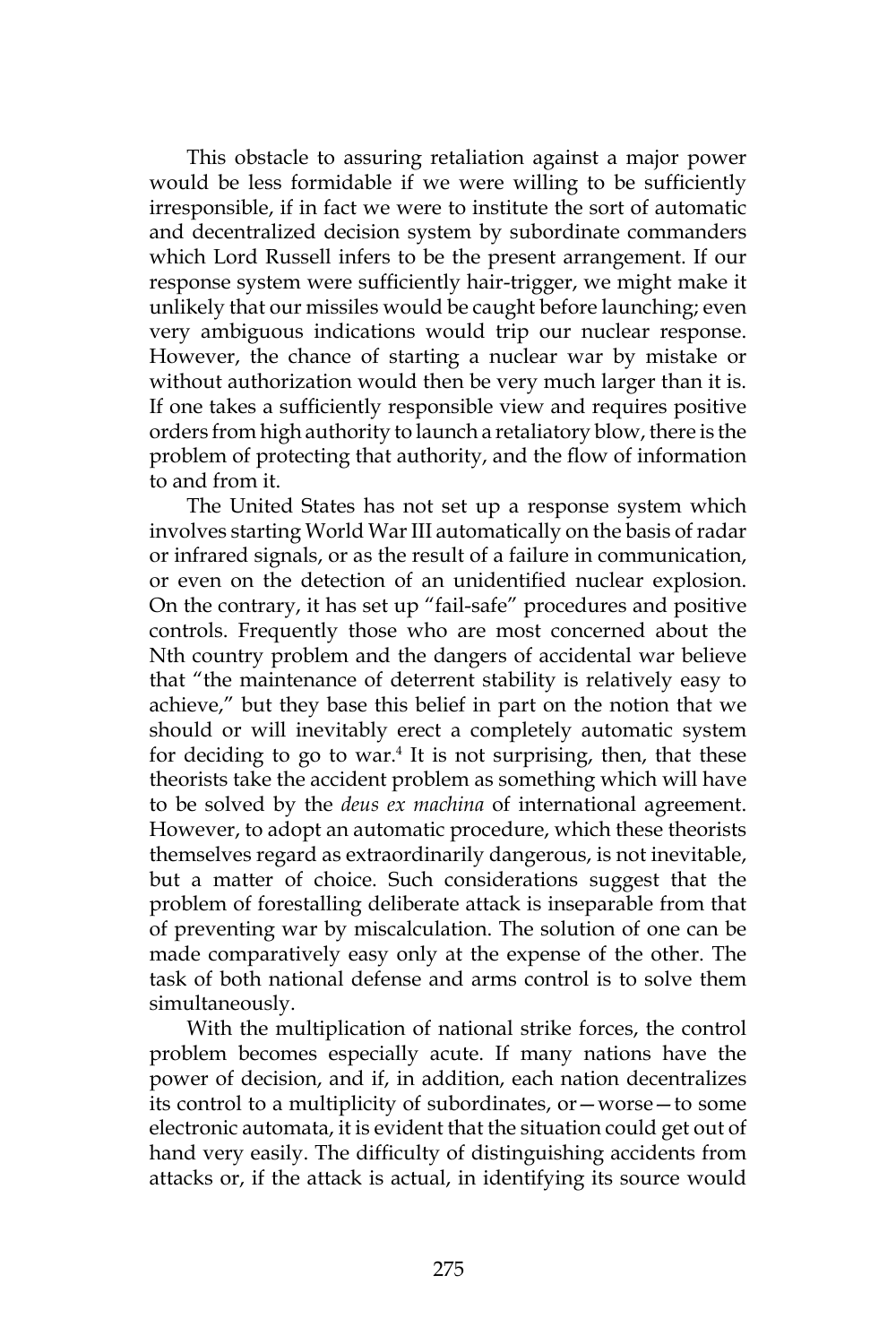be enormously increased. Diffusion therefore places increased burdens on control. Yet precisely because it is hard to get a responsibly controlled deterrent with a small national force, some advocates of diffusion have proposed such desperate expedients as huge "dirty" weapons with only the most primitive guidance and possibly no control.

There are other barriers to retaliation and analysis of them would reinforce the point: the task of getting and keeping a force able to survive Russian attack and hurdle all the barriers to retaliation, including the preservation of control and the flow of information necessary for intelligent decision, is much more difficult than proponents of independent strike forces have been willing to recognize. Not many nations will solve the problems involved. England's cancellation of its costly program for the Blue Streak missile marked the conscious transition from a hopefully "independent deterrent" to the much less ambitious "independent contribution to the deterrent." And it is not without reason—as François Mauriac has pointed out—that France's first "deterrent" vehicles will be called "Mirage."

The problem of deterring a major power requires a continuing effort because the requirements for deterrence will change with the counter-measures taken by the major power. Therefore, the costs can never be computed with certainty; one can be sure only that the initiation fee is merely a down payment on the expense of membership in the nuclear club. For the same reason, the alternative idea that a lesser power ought to be given a deterrent which it cannot get by itself should be regarded with caution by both the donor and the recipient. The gift is not only expensive; it is obsolescent as soon as given. It is not a grant of independence but of continuing dependency.

It follows therefore that both the pessimistic and cheerful prophets of the wide diffusion of "cheap" retaliatory systems forget that this is not a simple matter of improving technology to cut the cost of a standardized product. Unfortunately the job of building barriers to retaliation is subject to improvement too. Published studies of the diffusion problem consider only the requirements for making bombs, not those for securing retaliatory systems. An effective system of retaliation must meet changing demands placed upon it by the aggressor. Retaliatory systems in the last decade have become no cheaper. They *may* in the future, but it is dubious, and the simple affirmation that they will is not very persuasive. The cost of the first 100 B-58s, Atlas or submarine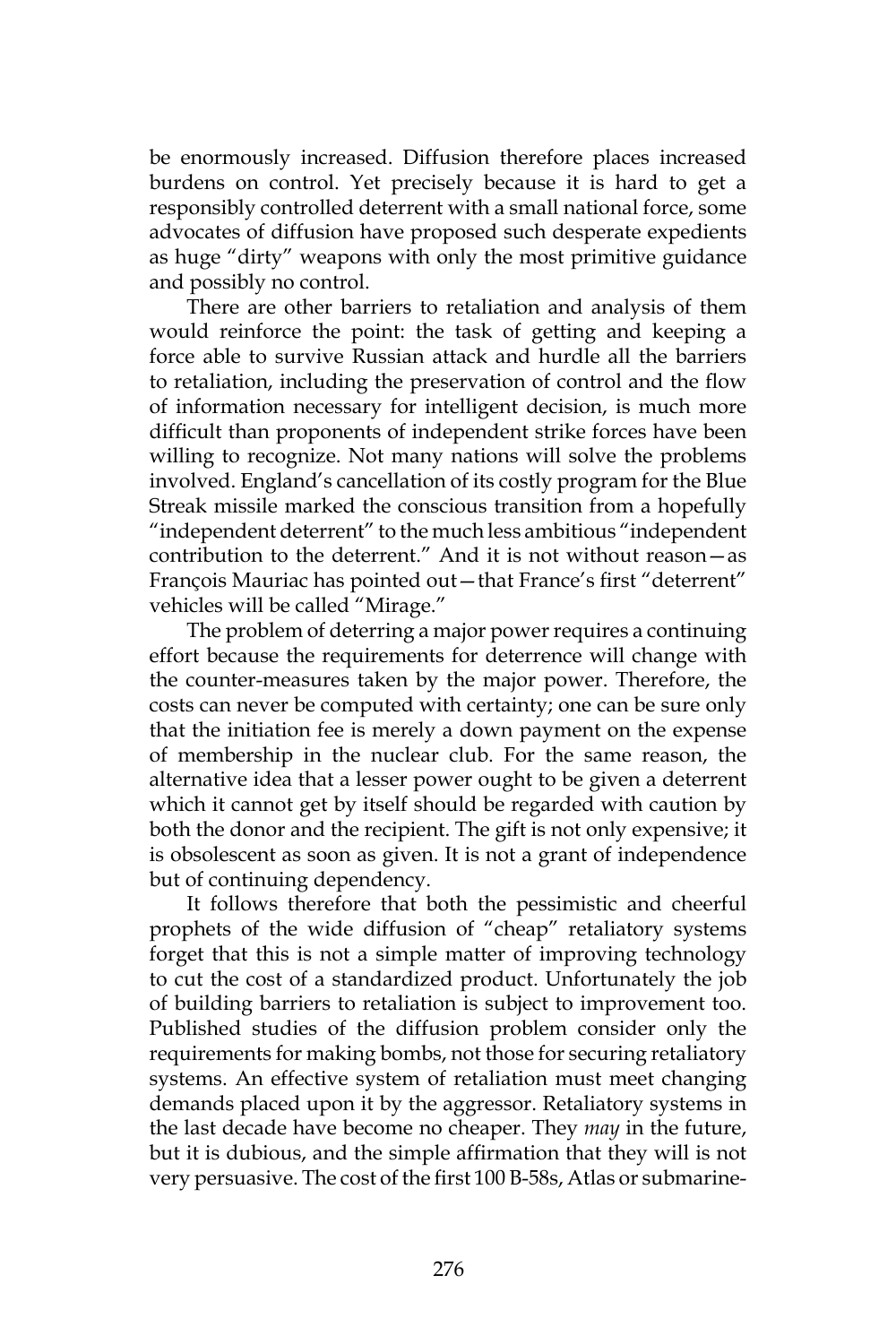launched Polaris—including development and all other fixed and variable expenses needed for five years of peacetime operation will be from three to five times greater than the costs of the first 100 B-47s.

Growing awareness of the complexities of retaliation has brought into prominence the argument that a smaller power, just because it is a less important prize, need not have a capability to do much damage in order to deter, and that a capability of sufficient size is not hard to acquire. This theory of "proportional deterrence" relies on several unfounded assumptions. Nothing quite so simple as a proportionality works here. There are huge "entrance fees" for getting even one's first strategic missile and the communications and other elements to go with it. The costs of a small force are disproportionately high. The research and development costs of American missiles have been extremely heavy. It might appear that such expenses will be substantially less for Nth countries, since they will benefit by the results of our work. This belief rests in part on ignoring the dynamic aspects of the problem and the possibility of counter-measures: the missiles which the Nth countries learn about after a time lag, and develop after a further time lag, are likely not to be relevant for their original purpose. Surely the history of development programs among the lesser powers for both missiles and aircraft is not very encouraging.

But there are two additional factors, which weigh heavily against secondary powers. First, the United States and Russia benefit in any specific development program from parallel programs in progress or completed. Navigation systems or systems of propulsion, for example, may be transferable. So the Atlas was able to use a booster developed for the Navajo, and the Navy Ship Inertial Navigation System has several uses. Perhaps most important, the research, managerial and production skills, and the physical plant developed for earlier weapons are useful for the next. The major countries, in short, benefit in any particular missile development by the fact that they have created a huge space technology and rocket industry. This will be much less the case for a small country. Second, the United States and the Soviet Union spread their fixed or initial costs, including research and development, over a great many units—the lesser powers over only a few. The per unit cost tends therefore to be much higher for Nth countries.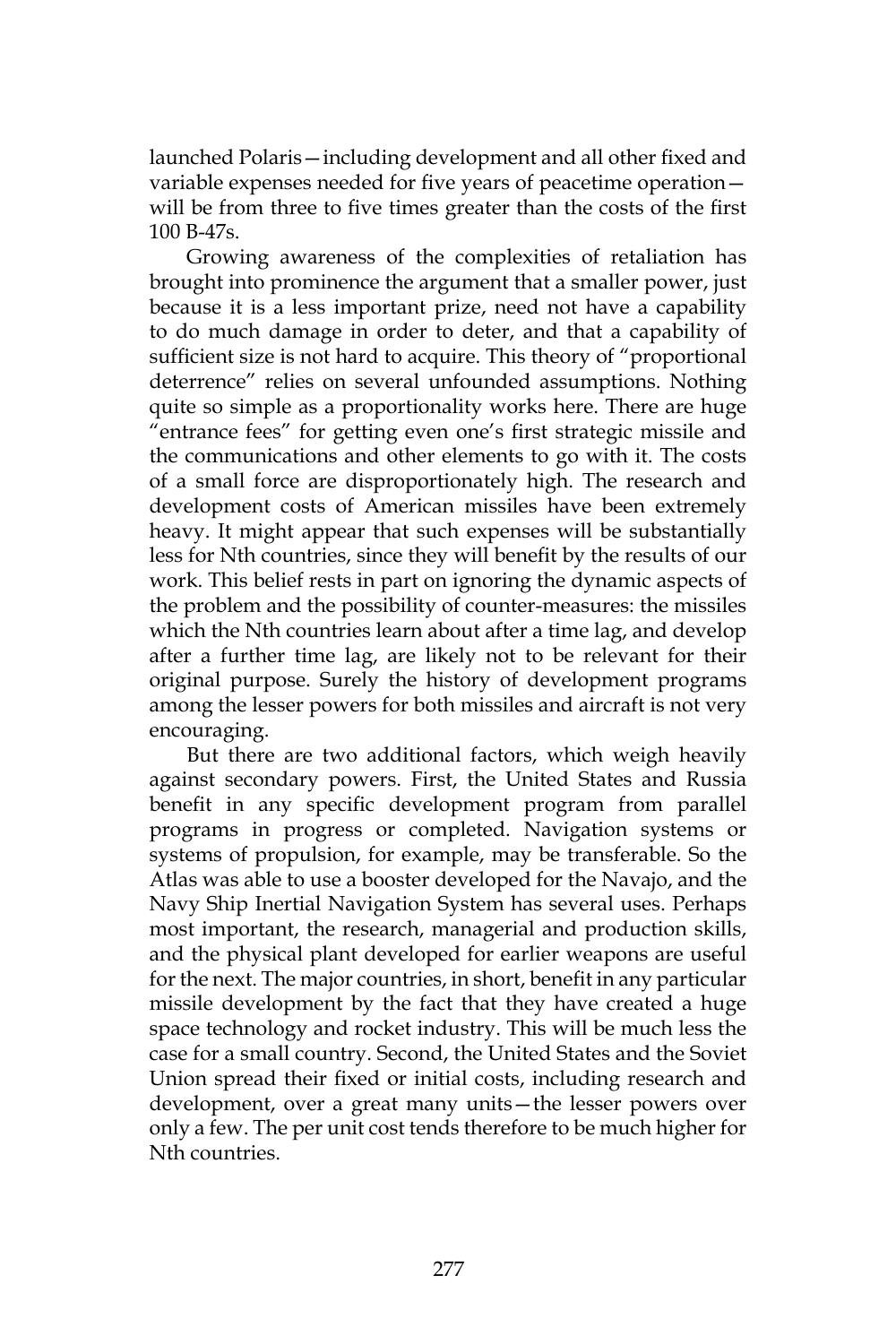Although this discussion has focused on *system* problems (specifically, command, control, coördination) rather than simply the vehicles, this does not mean that vehicles or their numbers are unimportant. It will not be easy for lesser powers to obtain their first missiles, much less an adequate number. Moreover, it should not be assumed that a force of 10 missiles—even assuming they are safely-launched—will do one-tenth the damage of 100 missiles. Here again the proponents of the small deterrent have vastly oversimplified their problem. By means of active defense—to take just one example—a major power can reduce the effectiveness of a small force perhaps to the vanishing point. The development of decoys to aid the offense in penetrating defenses requires particularly costly and sophisticated study of reëntry into the atmosphere. While active defense against another major power is extremely difficult, it should not be very hard for a major power to erect an active defense capable of handling the retaliation, say, of Guatemala, supposing Guatemala had a few ballistic missiles. In fact, one of the consequences of nuclear diffusion would be to impose the necessity for such defenses on the major powers. A small strike force, then, could inflict, not proportionately small damage, but possibly no damage at all.

It is sometimes argued that the small power need not be able to offer much of a probability that damage will occur at all. Even a very small probability of retaliation—a mere "shadow of incertitude," it is suggested—will be enough to deter, especially because a nuclear war might escalate and lead to almost "boundless" harm. As Raymond Aron has put it, any finite probability of a boundless injury is too much to make attack worth while. This line of reasoning parallels Pascal's famous argument that, even if there were only a small probability of eternal damnation, the risk would be excessive. Yet some have risked hellfire. It is important to observe that this argument for the adequacy of national strike forces also removes their principal reason for being—at least as it is currently avowed. The proponents of national strike forces claim they are necessary because of the lessened credibility of the American guarantee. But even the strongest enthusiast for an independent deterrent would concede there is some finite probability that the United States would fulfill its commitments, and the harm done to the enemy by an undamaged American strike force, if not boundless, is at least as great as that to be inflicted by a damaged national strike force. The advocates of national strike forces, in short, seem to place incompatible requirements on the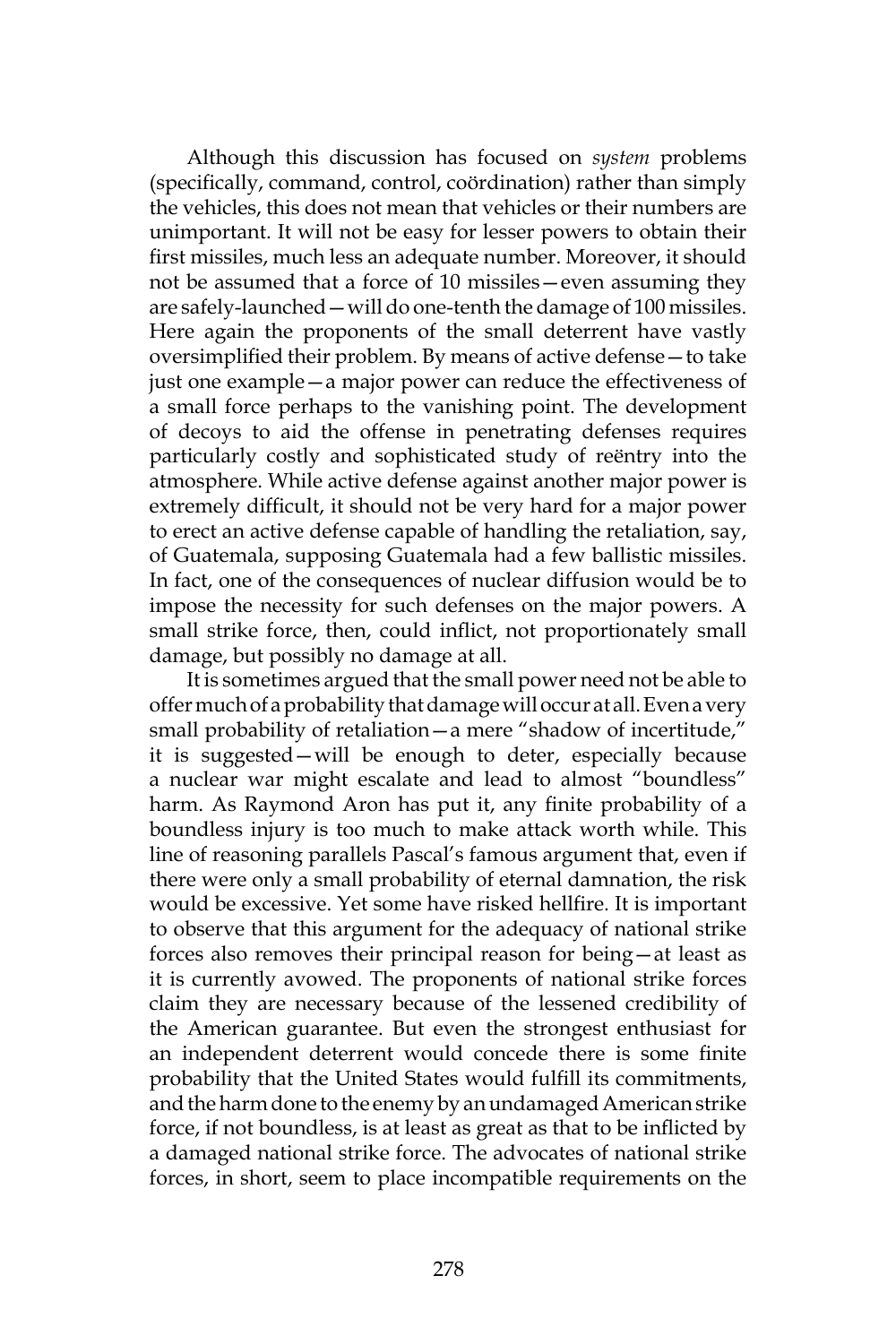credibility of American retaliation as compared to what they ask for themselves.

Even if the lesser power can assure only "a shadow of incertitude" of retaliation, the aggressor, in order to eliminate the possibility of retaliation, might have to effect enormous destruction. This might make aggression less attractive. But the victim's ability to force his own destruction is quite a different thing from a promise to do direct and extensive damage to the aggressor. It is rather more like the method of lying down on the railroad tracks or fasting until death, used (sometimes successfully) by the non-violent resisters. It is doubtful that it could be counted upon against a totalitarian opponent. And it is likely to wear heavily on the nerves of any but a nation of saints and heroes.

Of course the advocates of nuclear diffusion are only unintentionally non-violent. Yet in effect their tactic resembles the methods consciously chosen by some of those who repudiate the bomb altogether. And in spite of the obvious contrast, there are several strong points of resemblance between those who would distribute bombs to everybody and those who reject them altogether. It may be that the reaction of the unilateralists to the reckless nuclear policy characteristic of the diffusion advocates is made easier by the assumptions they hold in common. When General Gallois develops his view that no nation can be counted on to defend another in the atomic age, he sounds a little like Mr. Nehru and other members of the neutralist camp who talk of alliances as things of the past. It is not only the unilateral disarmers who call for the end of overseas bases and the withdrawal of American forces; the possibility of withdrawal is offered as bait by those Europeans and Americans who want us to give our allies bombs and, hopefully, the ability to shift for themselves. Both views share an underestimation of the problem of deterring deliberate attack, and specifically a deliberate Soviet attack.

Theorists of nuclear diffusion, in order to reassure us on the unstabilizing effects of the proliferation of weapons, sometimes say that no nation would use them except when confronted with annihilation or slavery. But anyone who believes this must, like the unilateralists, discount Russian nuclear attack, since the West does not confront the Soviet Union with these alternatives. It is significant that the moves toward nuclear independence in the last half dozen years have accompanied a lessening rather than a growing fear of Russian attack.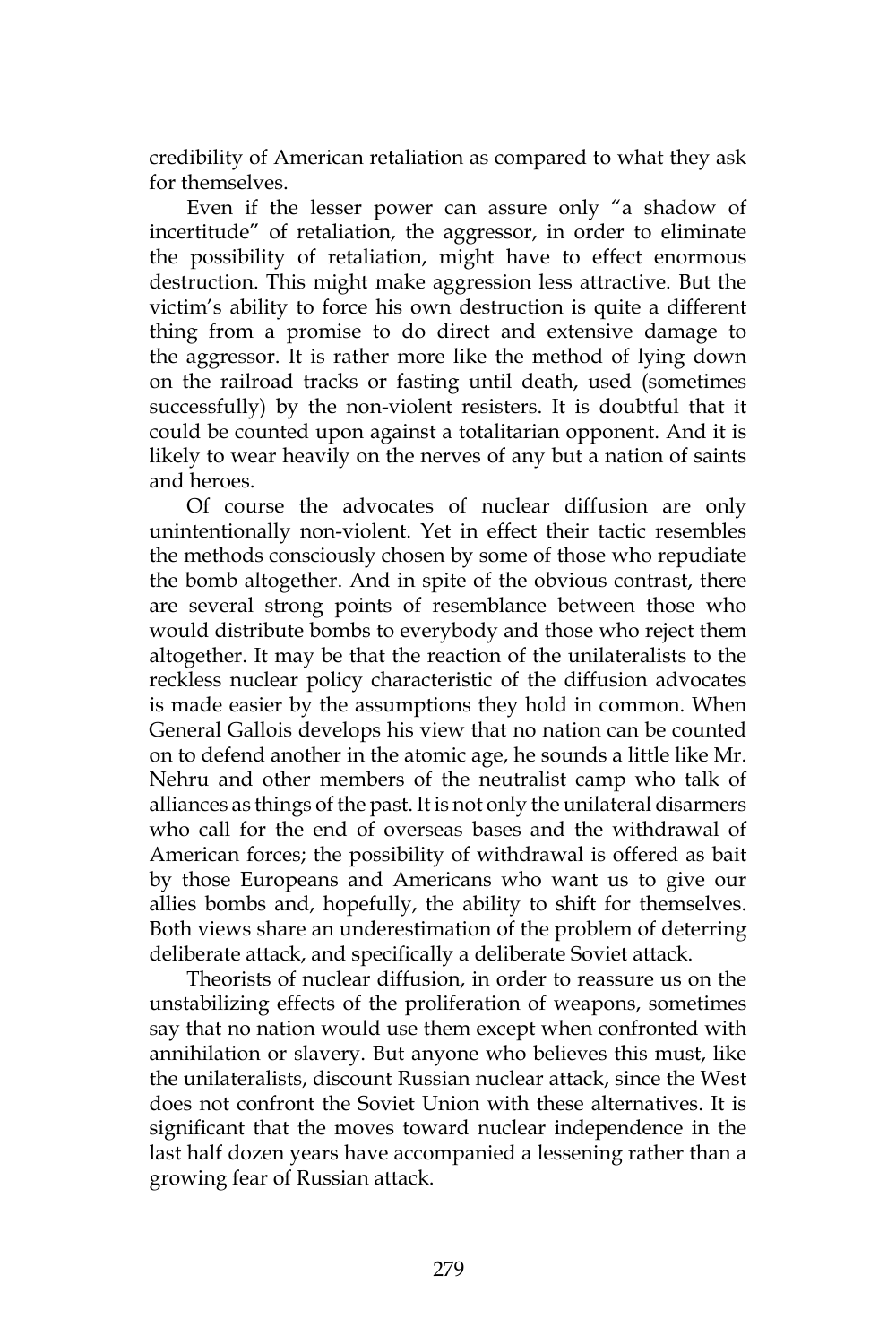Whatever the motives for the national strike forces, they have a dubious utility for deterring Russian nuclear attack. There are, however, other functions which have been contemplated for them, and two are worth mentioning: (a) the deterrence of Russian non-nuclear attack; and (b) the defense of national interests in conflicts with lesser powers—possibly, for example, the defense of overseas interests in underdeveloped areas. Both of these have the familiar defects of the doctrine of massive retaliation which flourished in this country until recently; both lead directly to diminishing efforts in the field of conventional defense. As to the first, it is not hard for an enemy to devise a plan of aggression or a set of demands which are less than would seem to justify a nuclear response and, if conventional defenses are allowed to lapse, a small nuclear power will be extremely vulnerable.

So far as the defense of overseas interests is concerned, the utility of nuclear strike forces is even more obscure. Though the French in sheer frustration after Indochina and the British after Suez are supposed to have turned more definitely towards nuclear independence, the experience of the last decade and especially of Suez seems to offer the opposite lesson. The English at Suez could not have used nuclear weapons against Nasser, and their nuclear capability did not make them more resolute against Russian rocket threats nor, for that matter, against the possibility of economic sanctions by their principal ally. Nuclear weapons simply were irrelevant in defense of what the English conceived their interests to be. Precisely because these Western powers are answerable to electorates as well as to many military allies and trading partners, there is very little chance that they will use nuclear strike forces against a non-nuclear power, especially in defense of overseas interests.

This is not to say that such forces do not have indirect political uses as well as some psychological value. In fact these values have been candidly discussed in both the British and French debates on their military nuclear programs. After extensive debate in which the military value of the *force de frappe* had clearly failed to impress the French Assembly, M. Debré achieved passage of the bill on a vote of confidence and by accepting amendments which formally acknowledge that the purpose of the bill is "as much political as strategic." In the view of most observers, this amounted to agreeing that the purpose was primarily political.

It is not easy to define the political motives for nuclear weapons programs. They are necessarily a little vague and possibly not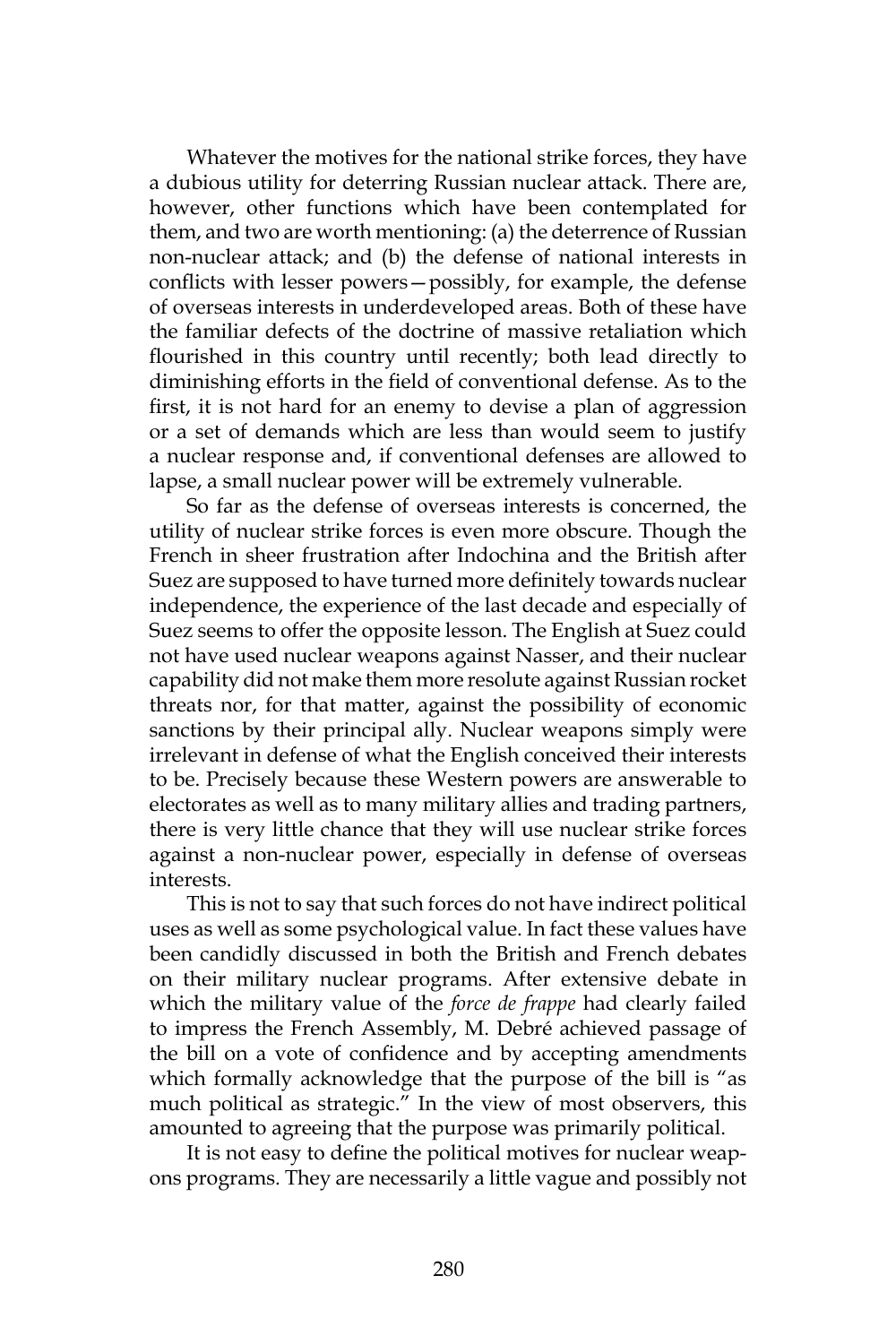always consistent. It is none the less evident that they have carried a good deal of weight, and may have been more influential than some of the varying military purposes which have been avowed from time to time. The motives range from the intangibles of prestige and rank in the world to the somewhat more concrete desire for a special position in NATO. On the one hand they express the desire to be able to exercise a veto on the use of any nuclear weapons by the West and to obtain complete solidarity in the West with respect to African and Asian policies. On the other hand, they express the very human desire to be completely in control of one's own self-defense—one's own fate—a nostalgia for absolute sovereignty, or a desire to be able to influence or survive the effects of either a contest or a rapprochement between Russia and the United States. (England has thought that with its prestige enhanced by nuclear status, it could mediate between East and West as an honest broker. General de Gaulle has expressed fears as to the results for France of either development—rapprochement *or* nuclear conflict.)

One can only sympathize with a desire to control one's fate, but a nostalgia for sovereignty in the traditional or dictionary sense, "independent of and unlimited by any other," was probably never easy to satisfy. It is especially hard today. The United States depends crucially on its allies, though this dependence is less immediate and pervasive than that of its allies on the United States. And though questions of prestige are always delicate, it is doubtful that any genuine purpose can be served by exaggerating the independence possible for European powers. We should not assume that our friends cannot face up to the real limitations of national strike forces. Britain's bitter experience with the Blue Streak program suggests that attempts to achieve nuclear independence can as easily result in loss of prestige as in gain.

The use of nuclear status as a bargaining weapon to attain a special position within NATO is of course an acknowledgement of interdependence. The English have talked of the position of leadership conferred by their nuclear power. And the French, quite willing to believe in the existence of an Anglo-Saxon duumvirate, hope by attaining nuclear status themselves to restore the triumvirate. But it is not likely to stop there. Such an objective for a weapons program is by its very nature divisive. Not all members of the alliance can be "more equal" than the others. The allies who are slighted are bound to resent the superior position of the others, especially if, as is quite probable, it is obtained by diverting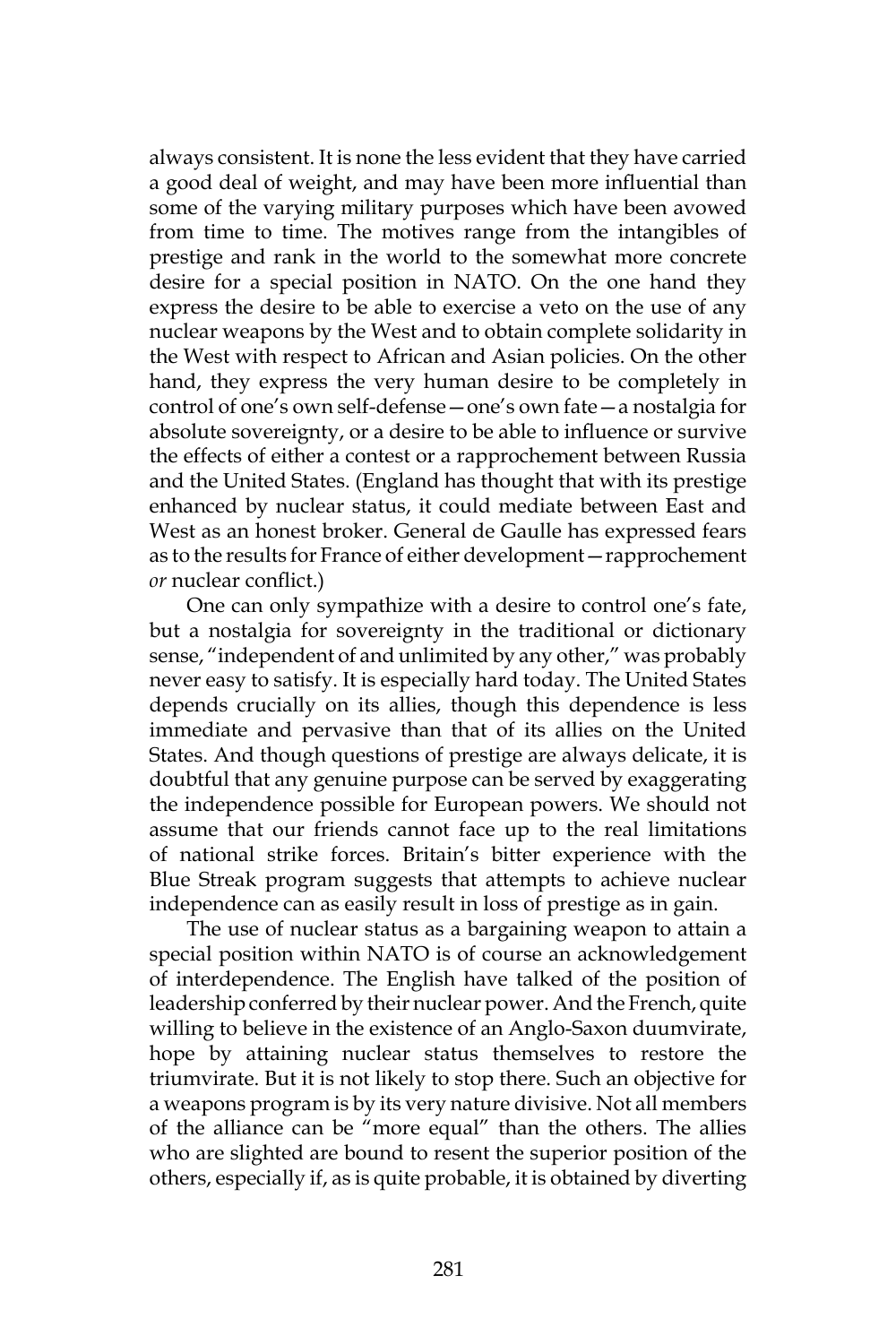national resources from alliance obligations, and by getting the help of the United States. The British nuclear force was a direct spur to the French, and every real or fancied discrimination made in favor of England has added more incentive for the French to follow suit. It is hard to believe that the Germans will not be moved to follow the French, if we reward the French for their efforts to develop an independent nuclear power. Influence in the alliance might better be determined by contributions to NATO's defense. National nuclear forces have not added significantly to either the sword or the shield by comparison with equal amounts spent for conventional defense.

Up to this point we have been examining the worth of a nuclear capability largely from the national standpoint of a prospective Nth power. I have deferred speaking of the implications for "world stability," or more concretely the probability of small or large nuclear wars. It is easier to do this now when we can make a little more precise the sorts of nuclear capability that might be widely diffused. To begin with, we should distinguish the capabilities of the lesser powers against the major powers, and the sorts of capability a lesser power might have against various other lesser powers. This last in particular has been neglected.

First, to deter a major power such as the Soviet Union is hard, and this ability is not likely to be widespread. Second, the ability to disarm a major country and so to preclude extensive damage to oneself is likely to be still harder, if the major country exercises care, and particularly if it is a totalitarian country exploiting the characteristic advantages of secrecy. Against totalitarian Russia, I know of no *reliable* way even for the United States to achieve and maintain such a "preclusive first-strike capability." There remains a third capability—to strike first and do damage without precluding retaliation. Against a major power only this third sort is likely to be at all general. But this is a good deal less useful to its possessor than either a deterrent or a preclusive first-strike capability.

Against lesser countries, a secondary nuclear power might have any one of the three capabilities described. It might be able to do a little or a lot of self-destructive mischief. It might be able to attack and prevent all damage to itself. This obviously would be the case if the victim were not a nuclear power, but it could also be the case if both the aggressor and the victim were nuclear powers. Each might have the ability to preclude the other from striking, depending on who struck first. The only live question then would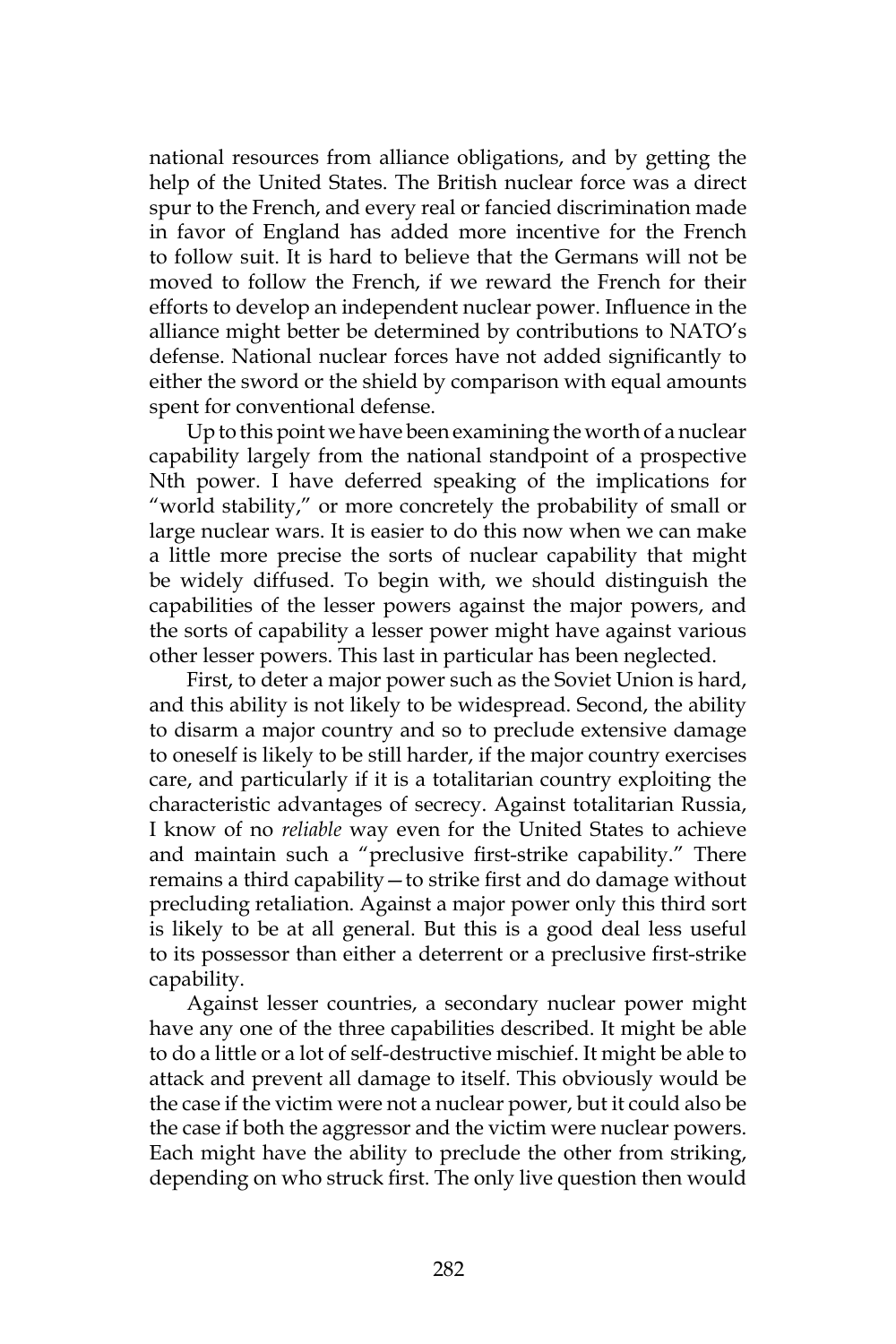be which one would be dead. Finally, between some pairs of lesser powers there might be a relation of mutual deterrence.

What does this mean for the likelihood of nuclear war? The view that widespread diffusion will be stabilizing assumes that the prototype relation among the many powers will be mutual deterrence. But it would in fact be a miracle if *every* pair of countries out of a large number of nuclear powers stood in this relationship. These countries are at different stages of development and in different relative strategic positions. It would be remarkable if there were not strong asymmetries and sometimes symmetrical "preclusive" capabilities. Relations, moreover, would shift constantly with changes in the military technology of the various powers and with the shifting coalitions among them.

If one starts with the assumption that all prospective Nth countries are interested in deterrence rather than aggression, one might suppose that an addition of nuclear weapons to their arsenal might merely add to the deterrent. However, in the real world, if there are many nuclear powers, some are likely to be interested in aggression and some able to get away with it without response from the victim. While the more responsible powers would be hard put to find a use for their nuclear capability, diffusion is likely to bring some less responsible recruits into the club. Then, with the major powers eager to avoid involvement, a lesser nuclear power might feel that he could attack one of his brethren with impunity. On the other hand, if, as may happen, a potential conflict looks as though it will be hard to isolate, it may be less likely to occur, but much more serious.

The probability of war by "mistake" as well as by deliberation is likely to increase. Vulnerability to attack and the incidence of "mistakes" can, it is important to observe again, be affected by the way we shape our posture, including our decision-making processes. However, the proliferation of nuclear forces has an essential connection with the difficulty of solving these two problems simultaneously. It places an increased burden on a system of positive control, and therefore increases also the problem of its protection. A dispersion of nuclear weapons complicates the problem of responsible deterrence by increasing the ambiguity as to sources of attack. One must decide not only whether one is under attack, but who has attacked; or one may feel obliged to attack all possible culprits including powers so far not involved; or the powers not yet attacked might preëmpt in order to diminish the consequences to themselves of a probable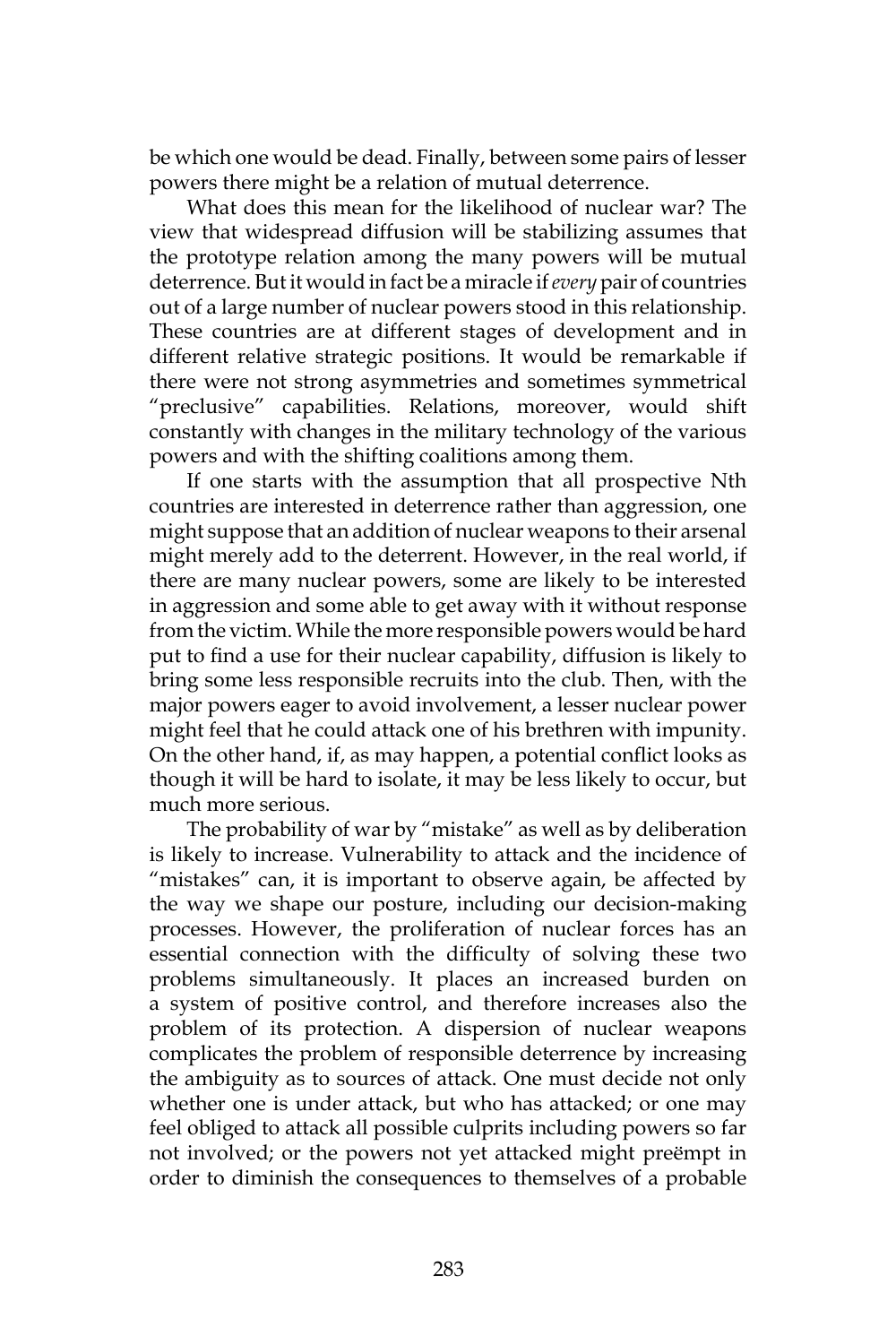spread of the conflict. The instability would be a worldwide problem. Even if, with large-scale proliferation, each new nuclear power adopted a positive control system with a high standard of responsibility, there would be an increase in the possibility of mistakes, simply because there would be *more* control centers. It is apparent that this problem is not widely understood. When it is, this should reduce any temptation to cut the costs of a national force by "volume" sales to other powers.

To sum up the case against national nuclear forces: from the national standpoint of a responsible power, they are costly and of dubious military value. Their political value has been exaggerated, for, as the English have learned, it encourages emulation and is therefore transient. From the standpoint of world stability, wide nuclear diffusion would be gravely disruptive. It would increase the likelihood of the use of nuclear weapons both by accident and by deliberation.

### **III. JOINTLY CONTROLLED STRIKE FORCES**

Joint forces, such as the proposed NATO strike force, have been suggested as a means of strengthening the alliance and of heading off the diffusion of nuclear control—in particular, to offer the French some substitute for a national force and thereby to remove a stimulus to the Germans. Some very thoughtful analysts and policy-makers have supported these proposals, and, given the disturbing implications of nuclear diffusion, they deserve the most sympathetic consideration. None the less, I believe the proposals for joint nuclear forces are mistaken. They are likely to propagate the diffusion they are intended to control. They are expedients and their precise content is unclear. I believe therefore that they will weaken rather than "save" the alliance.

Proposals for a NATO strike force usually take at face value the claim that Europeans are genuinely fearful of a massive nuclear attack to which the United States would not respond and that it is this fear which motivates diffusion. To begin with, let us also take this claim at its face value. Would a NATO strike force in fact satisfy the problem? Would it be more credible as a deterrent to nuclear attack on Europe than the U.S. guarantee? There are several reasons for believing that it would be considerably *less* credible. I shall focus once more on the command and control problem.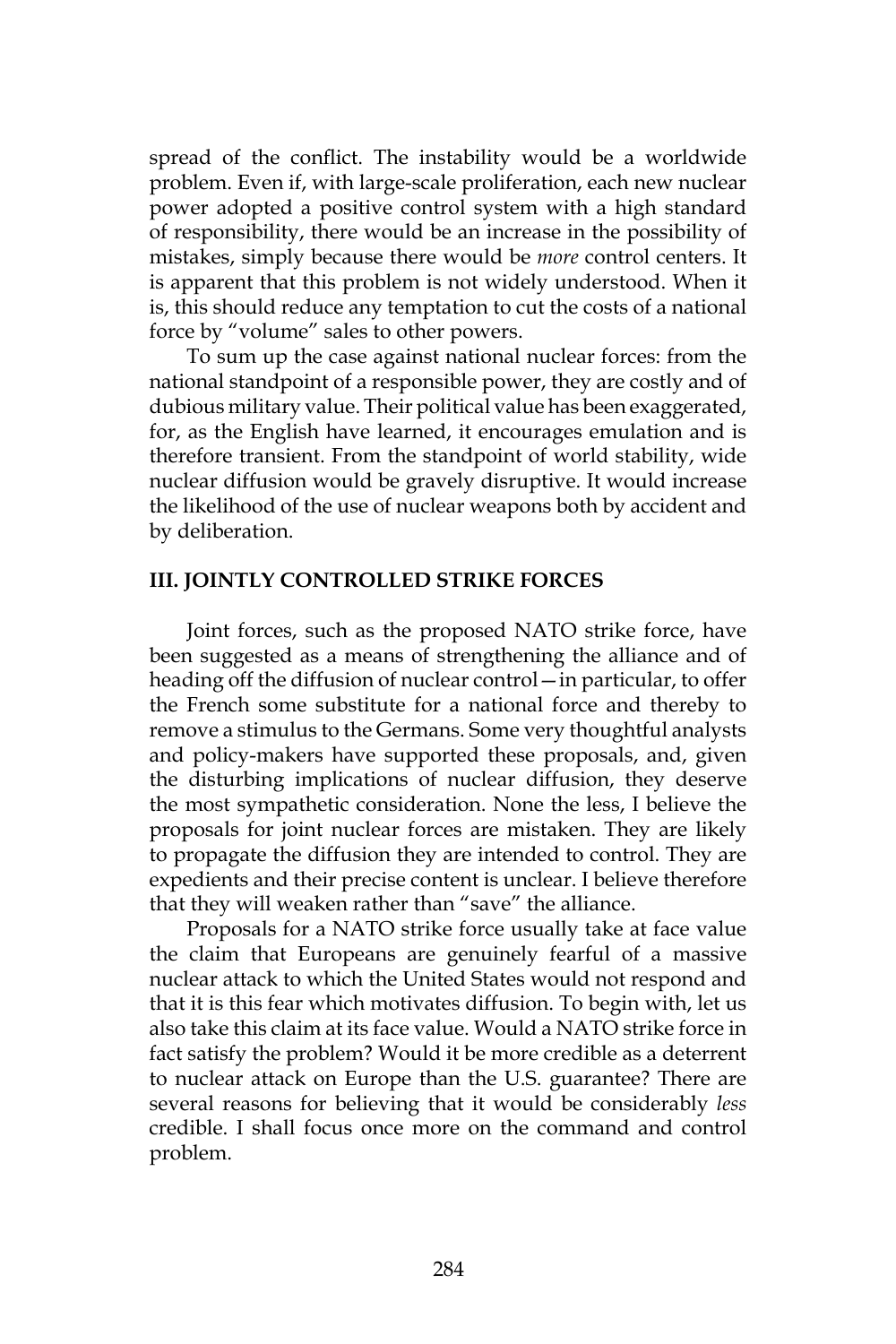What is it that members of NATO want—the power to launch a nuclear strike or the power to say "No"? There is much evidence to suggest that Europeans have been worried most about the possibility that the United States may be trigger-happy; they are mainly interested, therefore, in the power to say "No." Even General de Gaulle, who has said that it is intolerable for France to depend on other countries for its defense, has indicated that he would like the ability to veto the use of nuclear weapons by the West anywhere in the world. But if those who jointly control the NATO force are principally interested in the power to say "No," then the response of the joint force is less credible than the U.S. guarantee. For one thing, as a member of NATO the United States has a vote, and if a strike is not in our interest we would presumably exercise our veto. But even if we did not have a vote, or did not exercise it, the chance that at least one of the European powers would vote "No" seems extremely high—higher than the chance of an American veto, simply because there are many powers voting. But ironically, the power to veto the use of a NATO strike force would not offer much satisfaction to those who are worried about the control of their fates, and specifically control over supposedly trigger-happy Americans. Giving the members of NATO a smaller strategic force to veto during a crisis would not by sympathetic magic prevent Americans from invoking the tremendous power of SAC. Plans for joint controls, then, provide no assurance that the NATO strike force will itself respond, and none that SAC will not.

On the other hand, if the purpose of joint control is to say "Yes," then what is its meaning? No one to my knowledge has suggested that the NATO strike force be at the disposal of any member of NATO who desires to use it, regardless of what the others think. This of course would be the extreme shortcut to the nuclear decentralization which the NATO strike force is supposed to avoid. Is the decision, then, to be taken by majority vote? By all or a majority of a subcommittee? Suggestions that have been made for committees of five or three powers to launch the NATO strike force raise in the most acute form questions of national sovereignty. They are not likely to be more practicable than the modest proposals for a division of labor in NATO, which have so far presented insurmountable obstacles. For the 15 countries to define "rules of engagement" for the use of a strategic force means that each must state in advance the precise circumstances under which it is willing to be committed to a general thermonuclear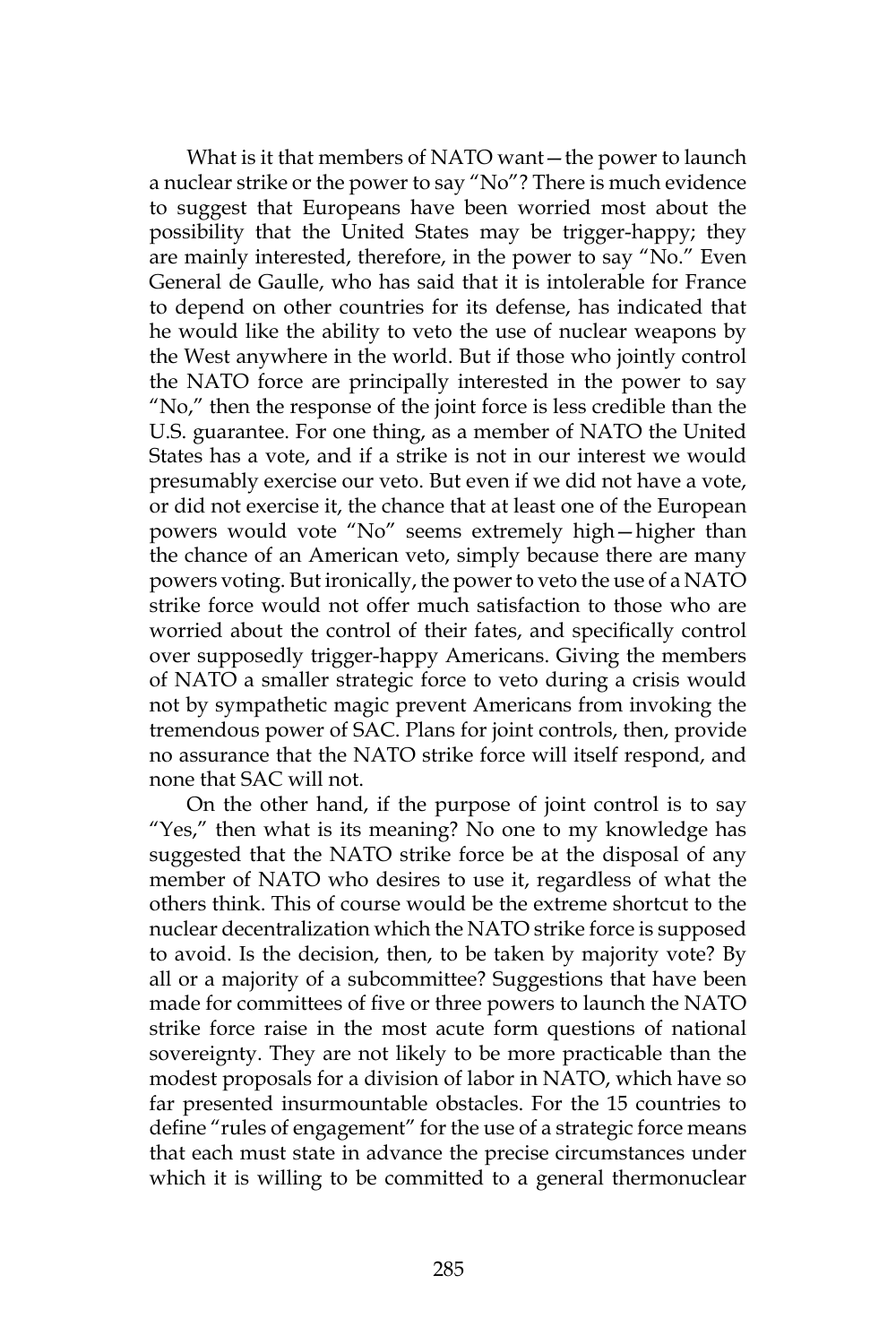war and to whom it would give this power of commitment. Agreement here would offer the greatest political difficulties. The hope that the problem can be solved by the formation of a United Europe, in which there would be no separate considerations of national interest, seems at the present date rather forlorn.

Another alternative, and the one most frequently discussed, is to delegate the decision to the Supreme Allied Commander for Europe. But SACEUR is at present a highly responsible American general, and it seems very doubtful that any other than an American could be agreed upon. (There is at any rate little enthusiasm for an English SACEUR in France, for a German SACEUR in England, for a Turkish SACEUR . . . and so on.) But is it really easier to place confidence in a decision by a responsible American SACEUR than by the American President? If retaliation were not in the American interest, SACEUR would order it only if he were not responsible to that interest and to the President: that is to say, only if he were not a responsible American general.

This point will stand out with greater clarity if it is understood that the launching of the NATO strike force is intended—quite explicitly in the minds of most of its proponents—as a trigger for central war and the use of SAC. The firing of Polaris missiles from NATO-controlled submarines would be indistinguishable from the firing of missiles under U.S. control. Russian retaliation is then likely to be directed at the United States and, since the United States would expect this, it would have little choice but to launch its weapons in anticipation. The power to launch the NATO strike force is therefore the power to decide on World War III. The President of the United States has not delegated the authority to make war to the Commander of SAC. It is unlikely that he would give to SACEUR an irrevocable power to commit the United States to war, especially for a contingency in which the United States is not attacked, and the President is alive and able to make the decision. In fact, it is hard to see just how such power could be made irrevocable. But if it is revocable, how has it helped the supposed problem of "credibility?"

I have suggested that protecting command and control and making them responsible are crucial for avoiding accidental war and at the same time deterring deliberate attack. If, as we have seen, it is difficult for the European countries individually to solve this problem, it is still harder for a *joint* command and control close to the enemy. The joint decision is more complex, involves more parties and will be extremely hard to protect. It seems dubious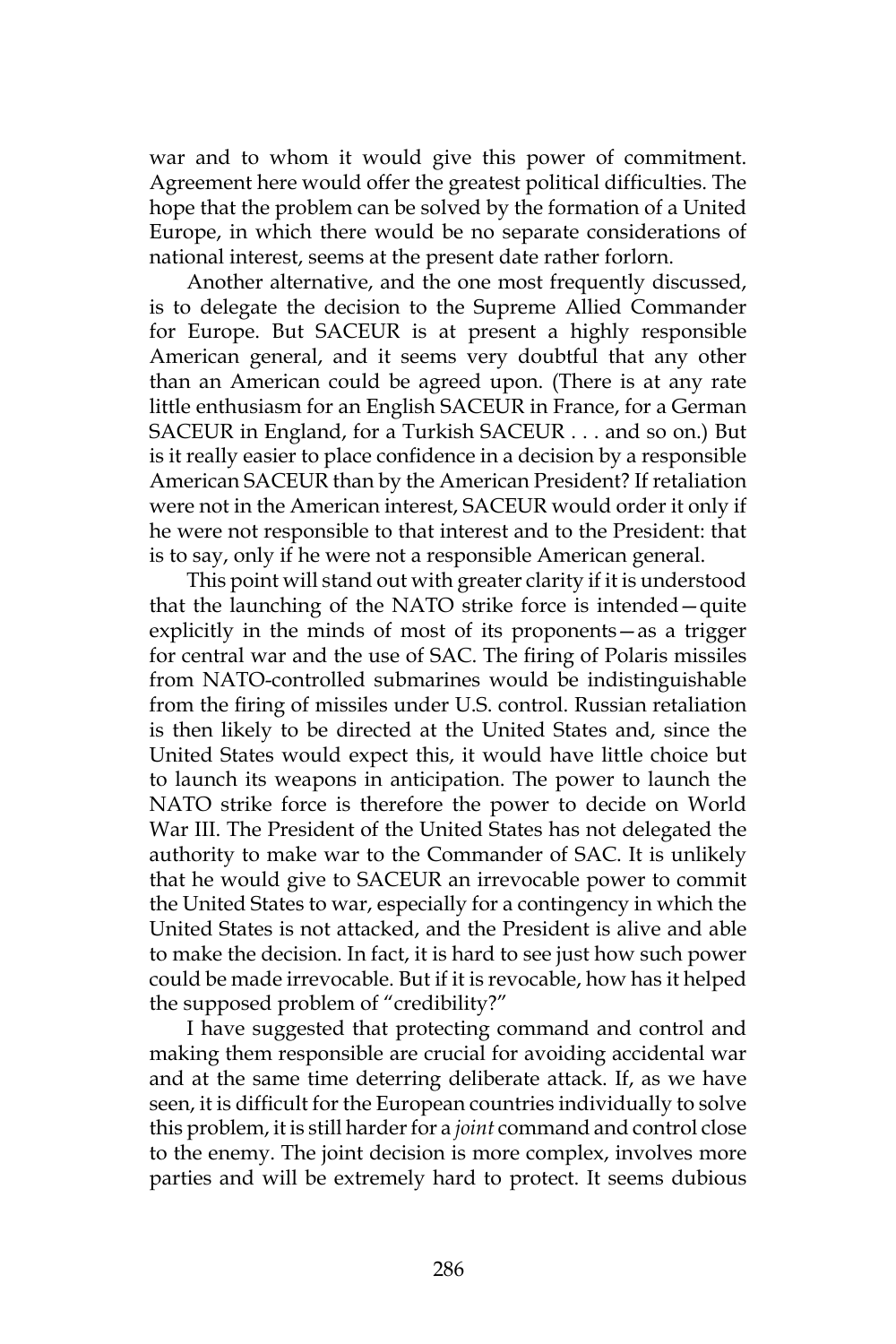that the NATO strike force will be a convincing substitute for the American guarantee in the event of massive nuclear attack on Europe.

On the other hand, the NATO strike force has sometimes been suggested as a substitute for the American guarantee not in the event of a massive nuclear attack on Europe, but in case of a nuclear attack on a single NATO nation. However, it is hard to see in this case why the unattacked NATO countries would be more likely than the United States to exchange their cities for a few Russian cities in retaliation for their fallen ally. We would have to presume that, say, Turkey is more closely identified with Norway, or Iceland with Greece, than is the United States.

In sum, it seems unlikely that a NATO strike force would provide a deterrent to the Soviets more credible than that of the dubious national strike forces. It is still more doubtful that it would improve the American guarantee.

Let us now examine critically the assumption that the Europeans are moved to seek nuclear independence or a NATO strike force by a deep concern about a Soviet thermonuclear attack on Europe to which the United States would not respond. In good part the American estimates of European fears project some American emotions. We have initiated much of the movement toward reliance on nuclear weapons in Europe, and our advocacy of nuclear sharing and of European union has been reinforced by an implicit isolationism: a hope that somehow a Europe capable of self-defense would enable the United States to reduce its overseas burdens and commitments. Such American views in turn unsettle the Europeans.

We greatly oversimplify the diverse fears and motives of the NATO powers. The only NATO countries that have attempted nuclear independence are England and France, and their programs started long before anyone was raising grave doubts about the American response—the English in the 1940s, the French in 1954. While these programs have been rationalized variously at different times, there is little evidence that the dominating incentive has been an urgent fear of Russian nuclear attack. On the contrary, diminishing efforts in national defense, hopeful statements about the prospect of resolving East-West antagonisms, and many explicit avowals suggest that the Europeans are little worried about a deliberate massive nuclear attack. If they are not worried, then their doubt about an American response to such an attack becomes an academic question. In discussing national strike forces,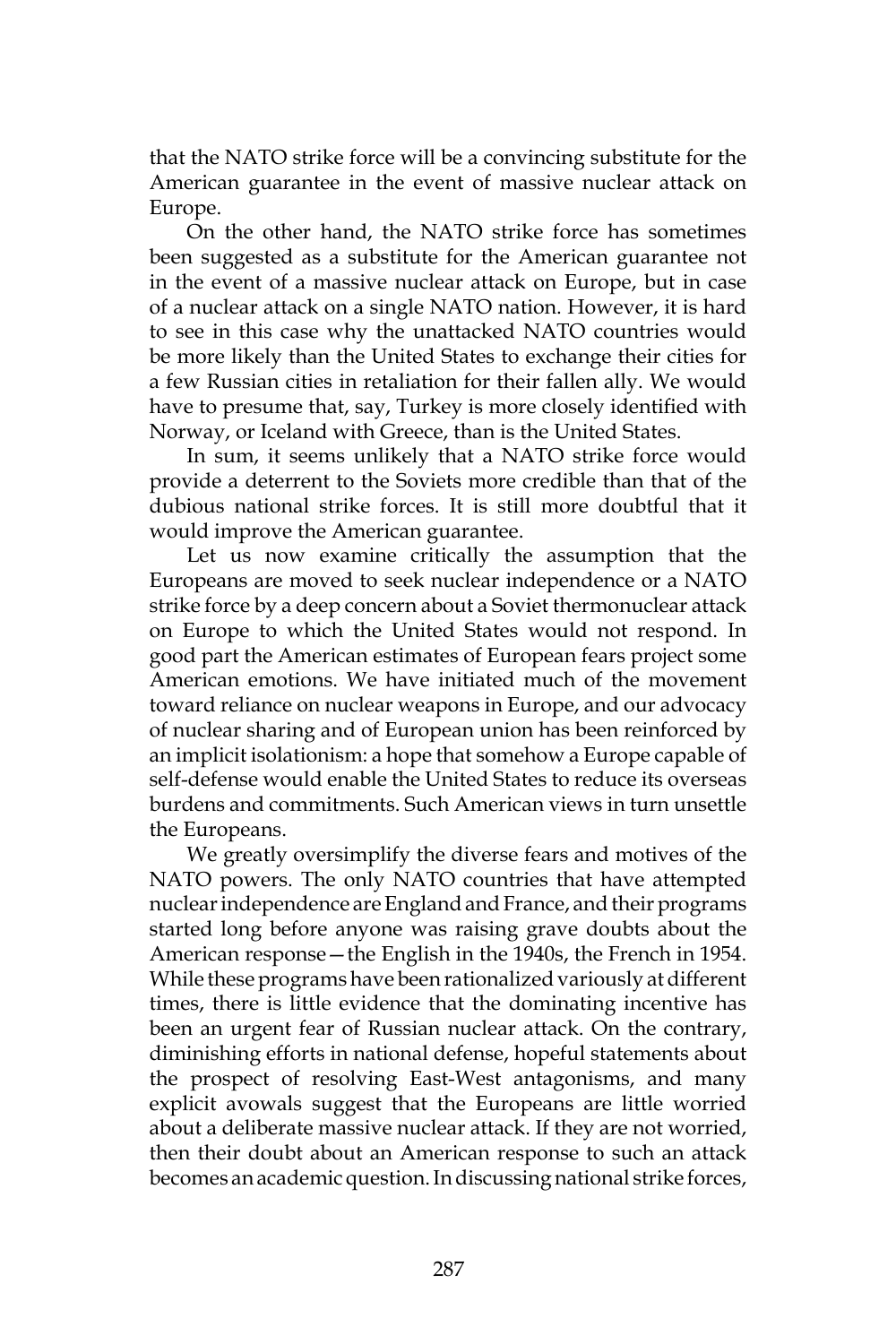I have already listed motives for nuclear military programs which have nothing to do with fear of Russian nuclear attack, and may even be incompatible with such a fear. The Europeans of course do have legitimate worries, but these center on the adequacy and appropriateness of NATO response to lower levels of aggression.

The NATO strike force is no more relevant for other objectives of national nuclear forces. For deterrence of Russian non-nuclear attack, it has roughly the same defects as national forces. Like them it may favor the illusion of providing a suitable response to conventional attack, though many of its principal proponents have the opposite intent. As in the case of those who advocate multiplying national nuclear forces on condition that conventional forces be expanded, the condition seems hard to impose. The joint force obviously could not be used for defense of purely national interests or in conflicts with other lesser powers; especially in the case of overseas interests, it is hardly likely to receive the consent of other members of the alliance. It is no use at all as a bargaining weapon for special position in the alliance, and it opposes completely the affirmation of national sovereignty. In short, it satisfies neither the surface nor the underlying motives for national nuclear military programs, and it is not likely therefore to head them off. In fact, many of the French have been explicit on this point. Like President de Gaulle, some members of parliament oppose the NATO force. Others openly favor it as a boost to the French national force, because, for one thing, they believe it will further weaken the MacMahon Act. But with or without the NATO force, the French Government intends to get its own *force de frappe*. In the words of General Billotte, the NATO strike force "does not respond even partially to the exigencies imposed for the security of France . . . it could in no manner be substituted for the French project."

Another hazard of a NATO force is that one of the members might withdraw some part of the force in time of crisis or, perhaps, to realize some purpose of its own. As a safeguard against this withdrawal, it has been suggested that installations be manned by mixed teams from all the member nations. Operational commanders, however, question whether such an arrangement is workable. In any case, the questions of sovereignty are here raised in a particularly acute form; General de Gaulle has resisted much less thorough integration. (The recent compromise on integrating French air defense in Europe applies only to the very small fraction of French fighters on German soil.) This safeguard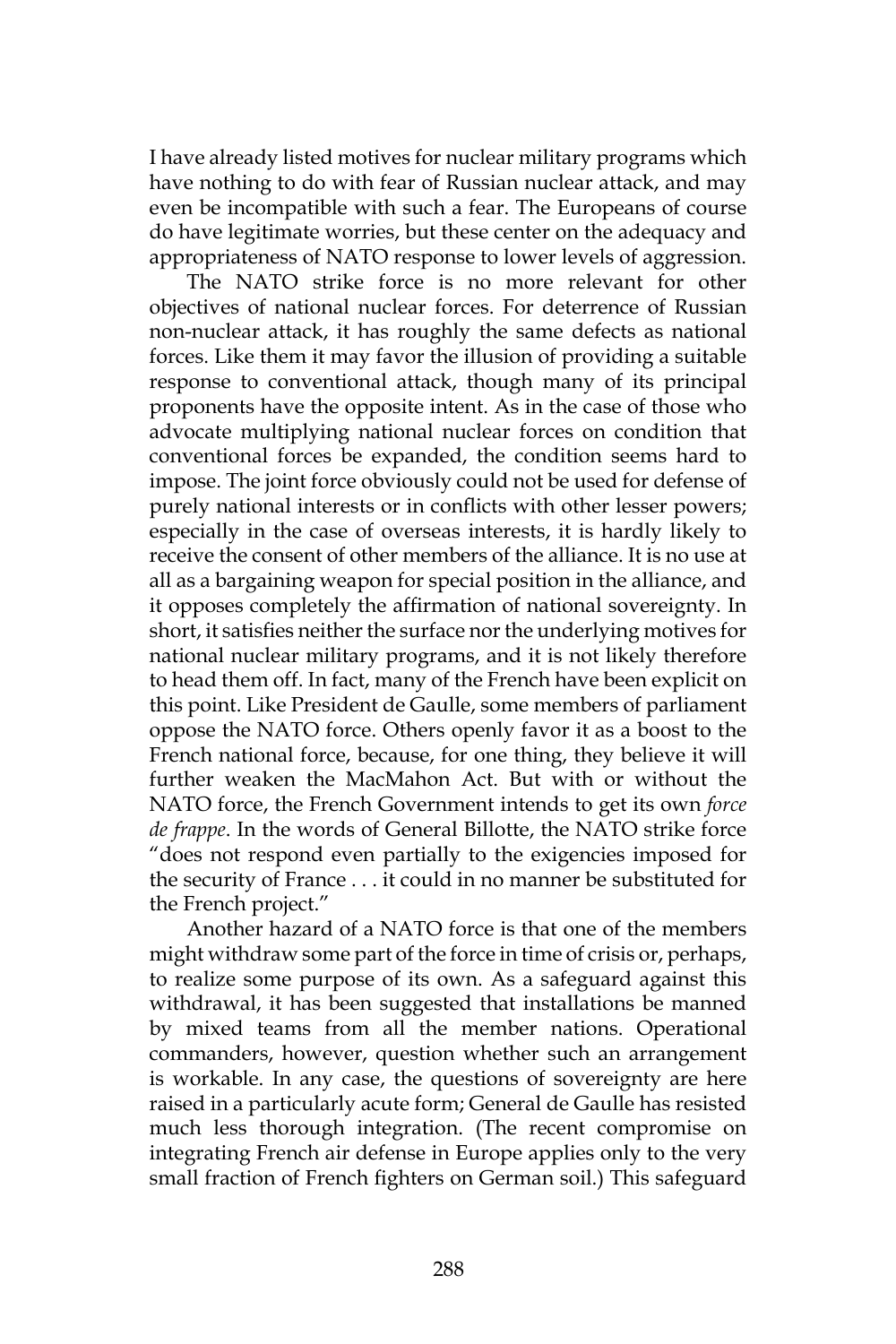of multinational teams seems destined to be compromised out of existence also.

One omen of such compromises is that the NATO strike force has among its supporters not only those who want to restrain nuclear diffusion, but some who are simply unclear, and many who are actively in favor of the spread.<sup>5</sup> These gentlemen are like the stout lady who drinks her Metrecal as an appetizer before a full-course dinner.

Some proponents of the NATO strike force concede that its military worth would be low, but feel that its political value is high. Its political worth, however, may be negative. First of all, its political effects cannot be divorced from its military content. If, as I have suggested, the alleged merits of a NATO strike force will not bear analysis, this will be evident in time and is bound to trouble our allies. Second, the automatic-decision features in some versions of the proposal have disturbing political implications and would be likely to feed the fires of unilateralism both here and in Europe. Third, the probable refusal of some of our principal NATO partners to join in the project would tend to break the alliance into blocs. Fourth, it may be interpreted as a move toward withdrawal of the American umbrella. Some of the French are quick to catch suggestions to this effect in the American press. During the November debate in the French senate, Philippe Dargenlieu used these suggestions to justify doubts about the American guarantee, and as evidence of the need for a national nuclear force. Fifth, it lends a little substance to the fashionable statements about the incredibility of the American guarantee.

In many indirect as well as direct ways, then, the NATO strike force seems more likely to be a step along the way to diffusion than a means to inhibit it. Both its military and its political worth are more than doubtful.

# **IV. THE AMERICAN GUARANTEE AGAINST NUCLEAR ATTACK**

It is fashionable to say that an American response to a Soviet nuclear attack in Europe is incredible. Is the statement true? What precisely does it mean?

Perhaps the first thing to observe is that it means nothing very precise. To talk in terms of credibility or incredibility suggests that the alternatives are simply Yes or No. But in fact neither our response nor our failure to respond is certain. The real questions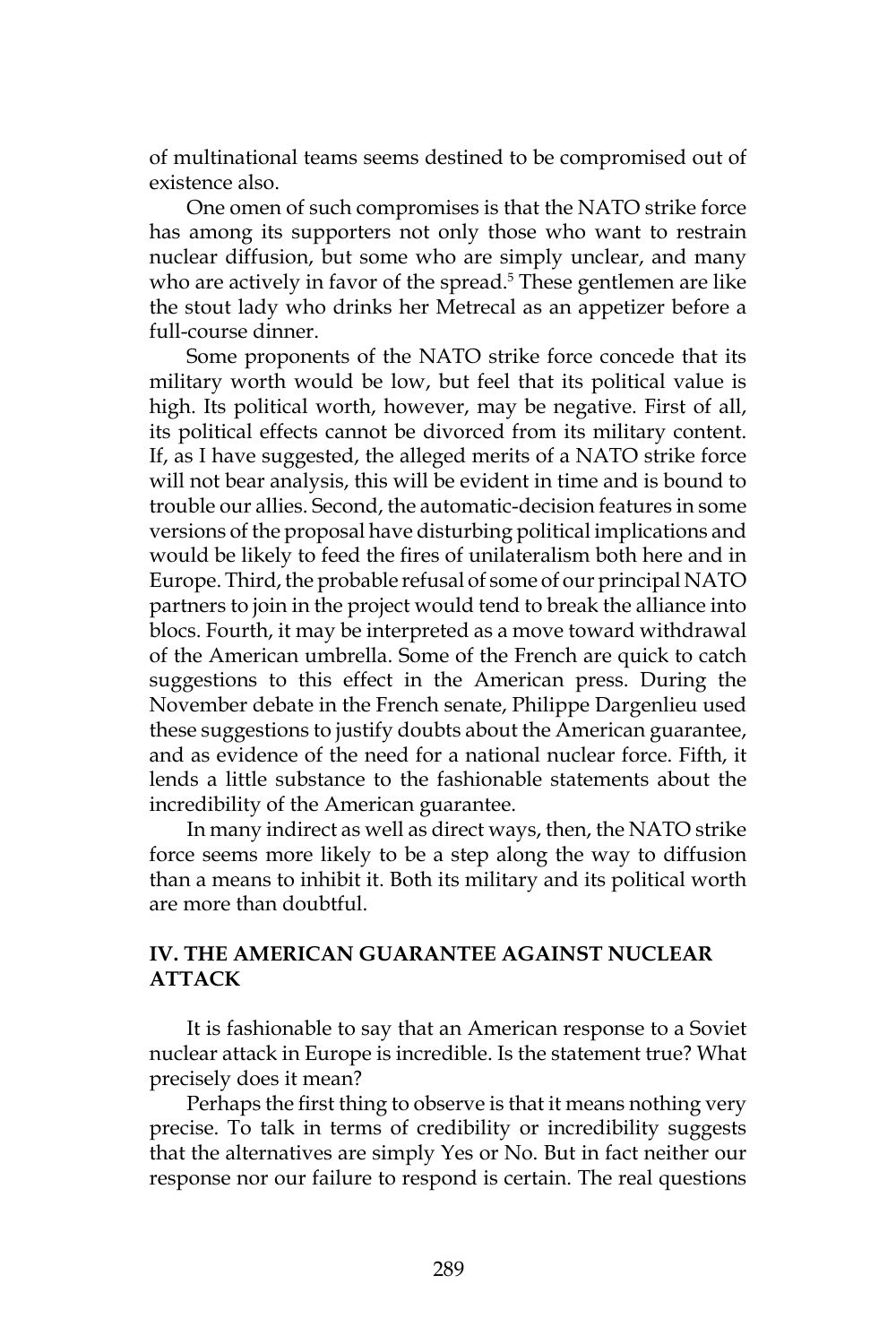center on how likely we would be to respond in circumstances that are worth considering. What risks would the Russians undertake if they attacked Europe on the assumption that we would not reply? How safe would the Russians feel? These questions are connected with others: How large is the American stake in defending Europe from annihilation or take-over by the Communists? From the American point of view how would the risks of failing to react if bombs were dropping on Europe—compare with the risks of retaliation? What are the chances of irrational decision? What would be a rational decision in terms of American self-interest?

Sober thought would suggest that the American response is by no means "incredible." The fashionable notion, I believe, is wrong, even if we interpret "incredible" as meaning simply "very unlikely." In any plausible circumstance of thermonuclear attack on Europe we would be likely to reply today, and, if we and our allies choose our policies carefully, this will remain true. It seems clear that the Russians do not find an American response hard to believe, since they have been deterred from taking over Europe by fear of this response, and not by moral scruples or an inability to overwhelm purely European defenses.

There are many reasons why the Russians should doubt their ability to isolate Europe and attack it alone, without attacking the United States. For one thing, a considerable portion of American nuclear power is dotted over Europe in a great many places from the United Kingdom to Turkey. It would be difficult to distinguish between a massive nuclear attack on Europe alone and the first wave of a wider attack which would almost immediately engulf the United States. There are profound questions as to whether we could stand by while our allies were being taken over and destroyed piecemeal, without expecting a basic shift in power which would threaten eventual annihilation or take-over of the United States itself. But quite apart from such relevant long-term questions, there would be a large risk of imminent destruction of much of the continental United States.

To understand this a little better, we might contemplate how such an attack might look in the awful moments of the crisis itself. Is it likely that the Russians would stage a massive nuclear attack on Europe and leave untouched the several dozen points where American nuclear forces are stationed? It would be extremely dangerous; most would agree, very improbable. On our control boards in the basement of the Pentagon, in Colorado Springs and elsewhere, we would see that a considerable portion of our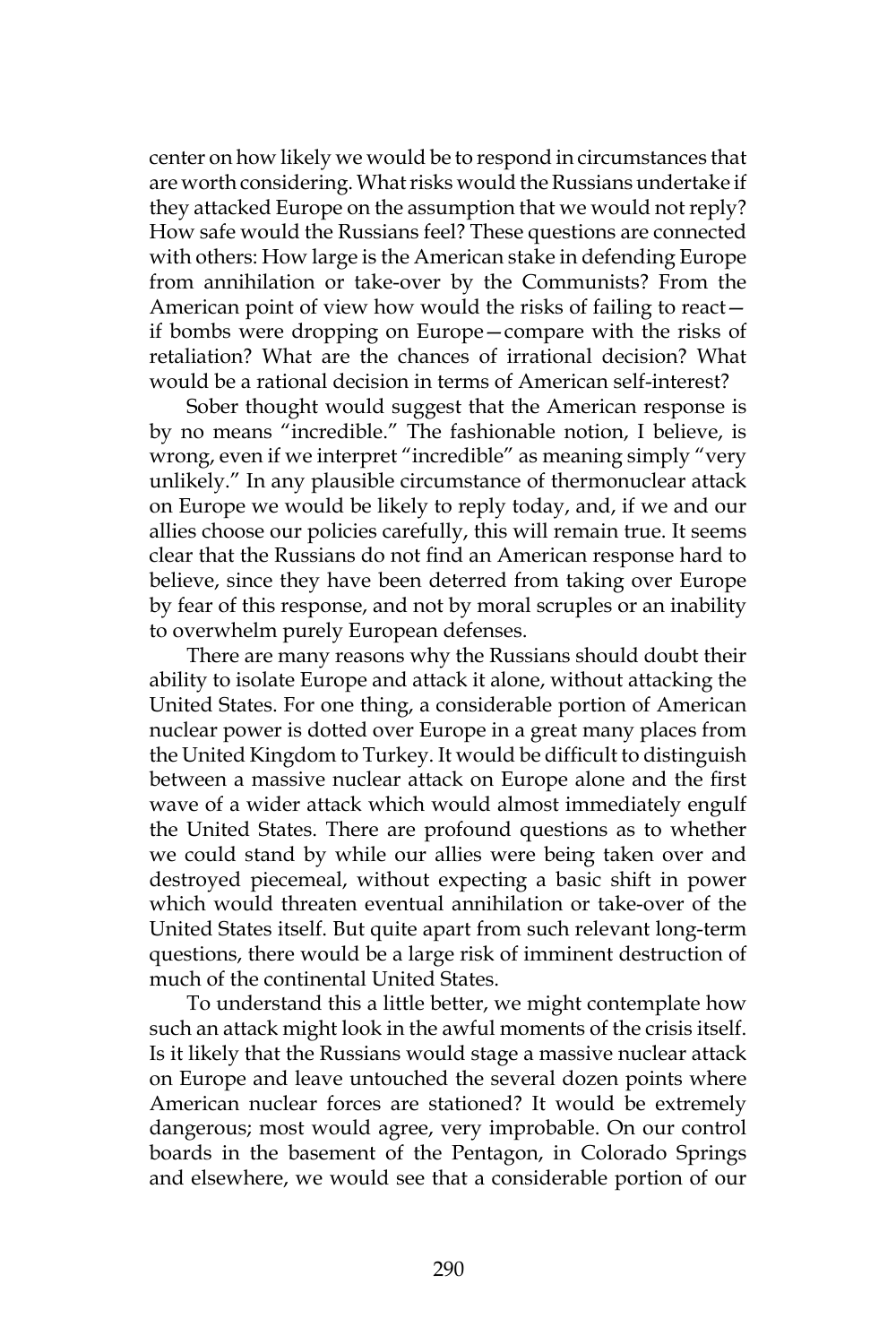nuclear capability had been eliminated, that a large portion of our forces had not yet been hit. Could we be counted on not to use these forces while they were still alive?

To fill out the picture a little, we should recall that around and about the United States at any particular moment there are unknown aircraft not definitely identified as friendly. From time to time the number gets quite large—large enough to be "critical," that is, to be explicable only as an extremely out-of-the-ordinary configuration of air traffic or as errors in identification or possibly as an enemy raid headed toward or already infiltrating the United States. Experience shows that crises tend to generate false reports of over-flights or incursions. These and several other types of false alarm are ordinarily taken in stride. They are evaluated along with other indications of hostile action. But the coincidence of such an alarm with unmistakable confirmation of a Russian attack on Europe, if not certain to get us going, would surely add appreciably to the Soviet risk.

If we add to this picture of great menace to the country the knowledge that hundreds of thousands of Americans as well as millions of our close allies would already have been killed, it should not be hard to believe that we would make the decision to send our forces off. It is quite absurd, in fact, to think that the Russians have nothing to worry about. They would have to calculate our reactions under enormous stress, and they would have to risk a good deal more than a "shadow of incertitude." To destroy part of our strike force and leave a larger part of it untouched would involve the utmost risk.

There are other ways in which we have identified our own defense with that of Europe. The most obvious one deserves considerable weight: We have signed a treaty saying that we do. For the United States it is not merely a figure of speech to say that we will treat an attack on Europe as an attack on ourselves. A failure to fulfill a commitment on a much less momentous matter would mean a tremendous loss in political power. While our promise alone may not be enough, it would be a mistake to underestimate the seriousness of our undertaking. We have predisposed ourselves to act.

Even if a cold calculation were to suggest that the balance lay in favor of *not* responding to Russian aggression, there is obviously a very considerable chance that in the circumstances we would not calculate coldly. In any event, there are immediate and long-run risks in failing to respond. The analysis presented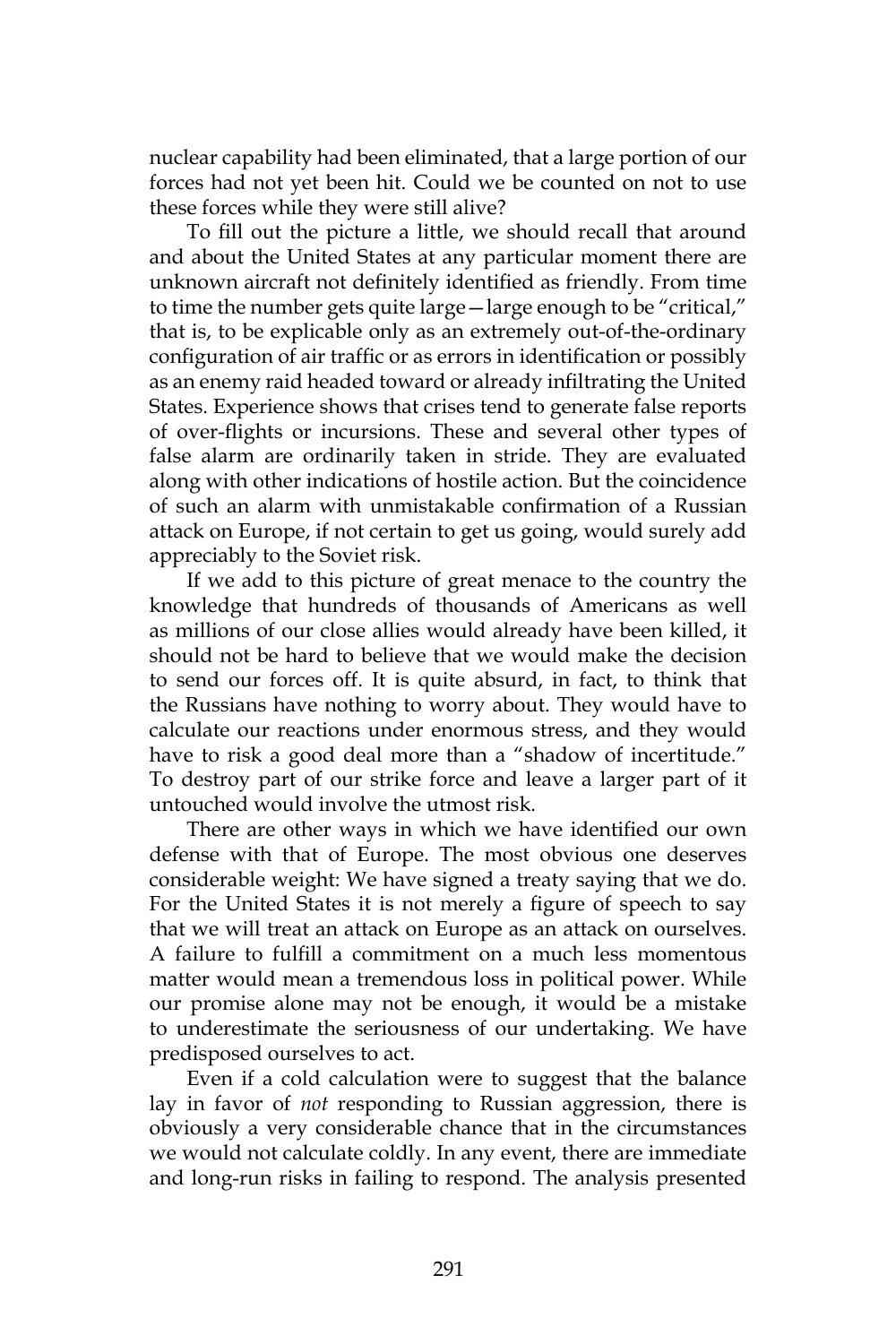so far should make clear that our response would not simply depend on the possibility of our acting irrationally. If Europe had suffered a massive nuclear attack, it would be *reasonable* for us to expect the same at any instant. An aggressor who did not take this into account would himself be extremely irrational, for he would have put himself in an extraordinarily dangerous position, inviting by his delay an attempt by us to blunt his strategic force. The situation would be terribly unstable and would not recover quickly. If an attack on the United States did not immediately follow an attack on Europe, we would be justified in assuming either that the act was unauthorized or that some tremendous miscalculation had been made. And whether or not this were true, the aggressor would have to be concerned about the possibilities of preëmption. The temptations on each side to forestall the other would be enormous.

Even if the aggressor were to take pains to make clear that he was attacking "only" Europe, and leaving America intact, this would be so unreasonable that it is unlikely we could be convinced. It is hard even to imagine a sensible motivation for an attack of this sort. A somewhat more plausible scenario might be trumped up for an attack against a single ally that had become a menacing, independent nuclear power. This, it should be observed, would be the result of diffusion, rather than a justification for it. But no plausible motive suggests itself for a massive attack on Europe in isolation. Such an attack seems to be a creation of some overly simple models of the world, rather than anything likely to occur in it. For Europeans it would seem that the last contingency to worry about is a deliberate massive nuclear attack on Europe which ignored the United States.

One final point should be recalled. To deter such an attack our response need not be certain. It must be probable enough to make the aggression excessively dangerous to the aggressor. The probability of our response is clearly large.

In examining the probability of our response, I have concentrated on the risks to us of failing to respond. We can and should also reduce the damage we could expect if we did respond. It is important, however, not to exaggerate what can be accomplished in this area. We should attempt to control the violence and diminish the frightfulness of a thermonuclear war. We should do this primarily because, in spite of our best efforts to avoid it, thermonuclear war may come, for example, as the result of an "accident" or an irrational or unauthorized act. But no active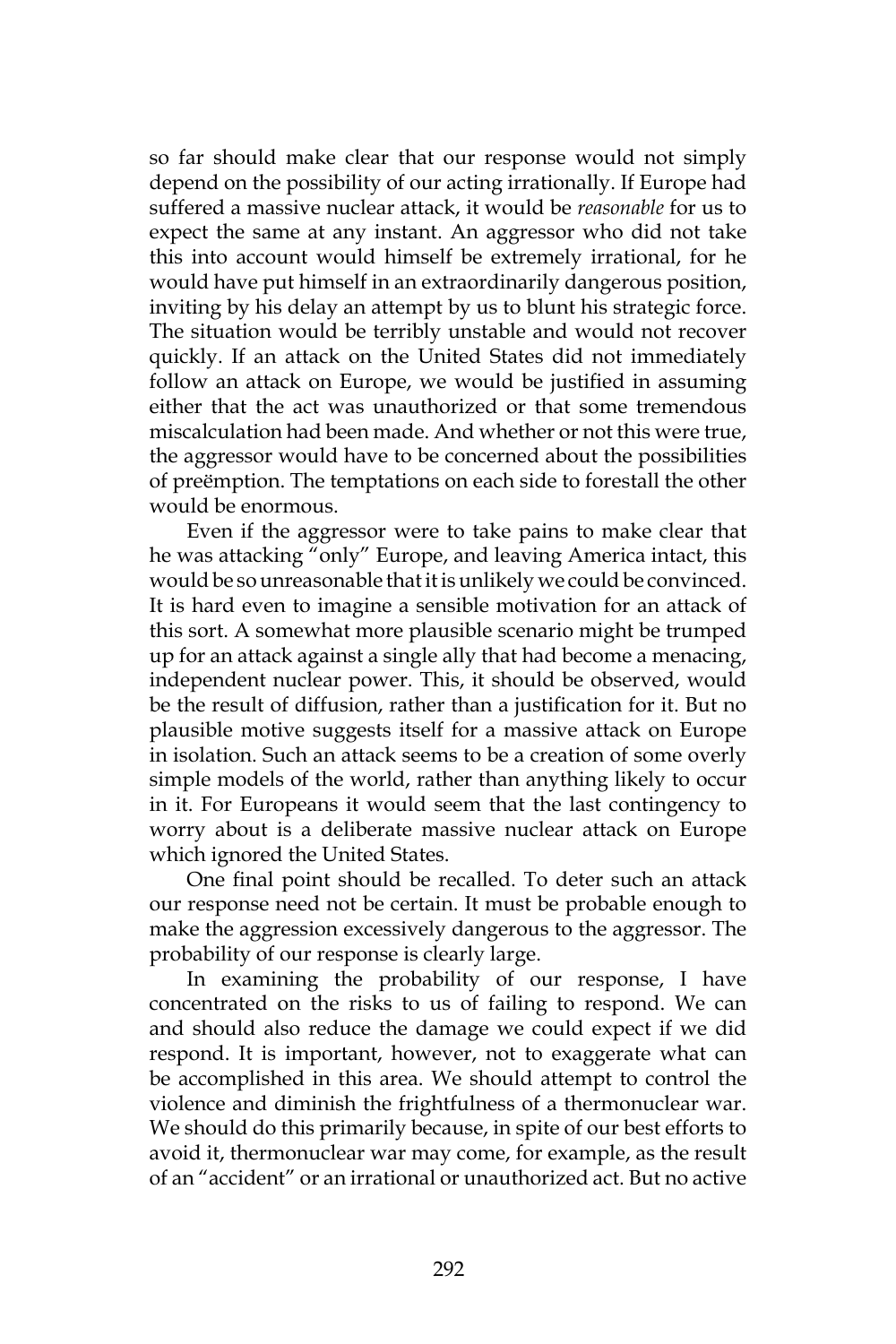or civil defense or other program for limiting the damage done to us in a thermonuclear war is likely to be so reliable that it would seem reasonable for the United States to go to war unless the alternatives were enormously risky. For this reason, a program to limit damage is not likely to make the United States be or seem aggressive. For the same reason, it would not reassure the Europeans that we would respond if there were not substantial risks in failing to respond.<sup>6</sup> The most important purpose of our commitment to Europe and the deployment of our forces there is to make explicit to the Russians, to the Europeans and to ourselves that we are aware of the enormous risks to the United States in not defending Europe against massive nuclear attack.

What sort of risks would the Russians take? When we are not thinking wishfully about the Russians, we tend to think of them as if they represented the complete negative of our desires. But a move which would damage us would not necessarily be useful to them. It is important to consider a Russian threat from the standpoint of Russian self-interest. From their standpoint the problem of successful aggression in Europe is to find a level and kind of attack large enough to be useful, but small enough to be well below the threshold risking American nuclear response.

NATO's problem is to try to make sure the Russians cannot manage a useful attack without making it so large that it would be hard to distinguish from the start of a central war. Europe's principal strategic disadvantage is that it is susceptible to attack with conventional weapons, whereas the United States is not. It is becoming more and more widely accepted among critics of NATO that the most important task for the alliance today is to raise by conventional means the threshold of attack that the Russians would have to launch in order to be successful. The main defect of NATO strategy in the 1950s was a refusal to face this problem. Since 1954, NATO policy has been based on the assumption that the alliance would respond with nuclear weapons to any kind of aggression other than a local or temporary incursion. NATO military theorists took the view that the West had no choice but to adopt a policy of nuclear response to Soviet attack. The Russian hordes, we were told, could not be matched by NATO manpower, but only by the increased firepower derived from nuclear weapons. This argument was doubtful both in its estimate of NATO capabilities for non-nuclear defense and in its notion that nuclear weapons would redress the balance in favor of the West.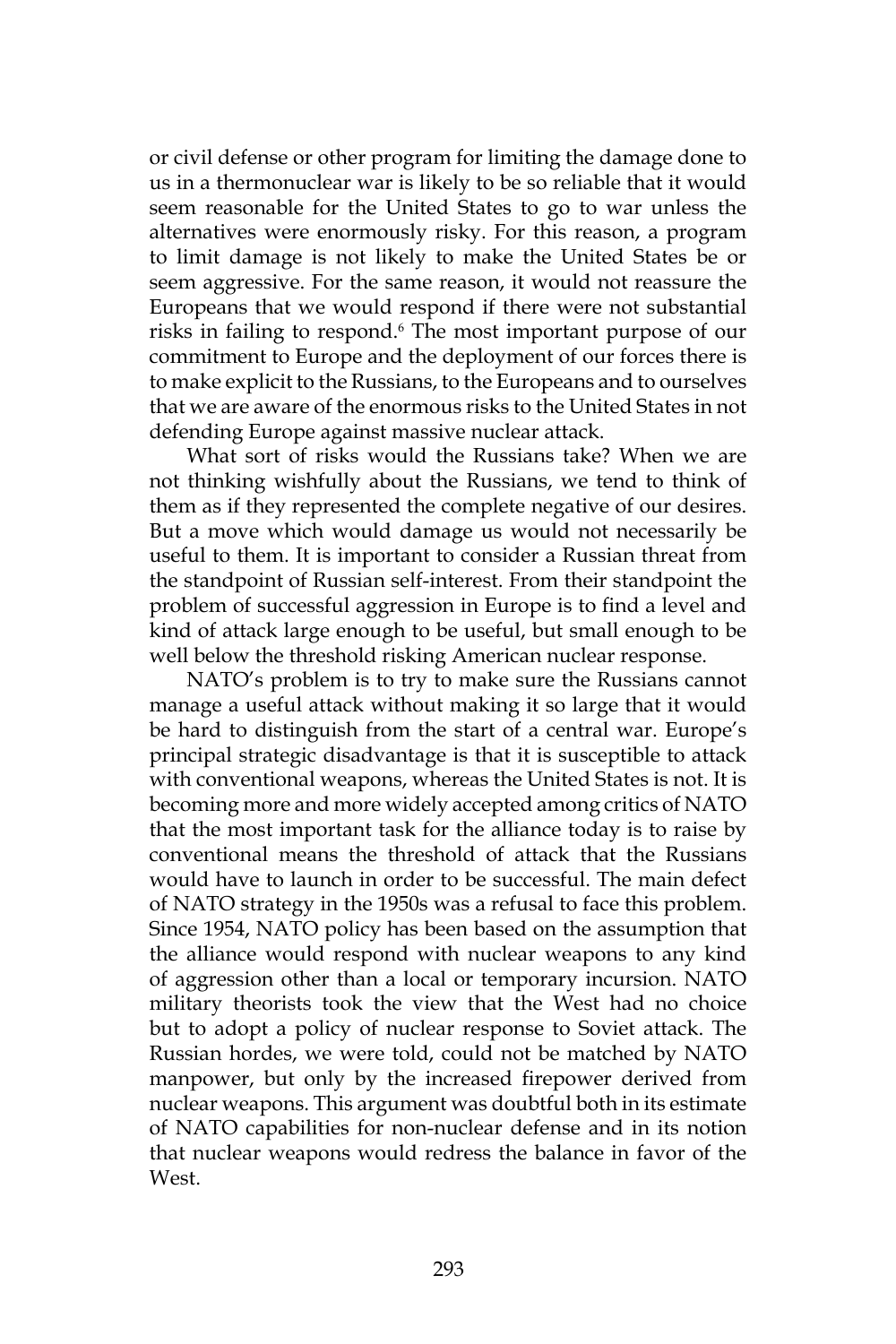There is one point worth adding to the many telling criticisms which have been made of this nuclear policy. It has become clear in the last year or so that we must revise downward our estimate of Russian conventional capability. Premier Khrushchev's famous speech to the Supreme Soviet in January 1960 and other evidence indicate that Russian force reductions went further than the West had expected: two successive cuts since 1955 of over a million men each, and a cut in all categories of non-nuclear capabilities, including the surface navy, air force planes capable of delivering high explosives, and ground forces. Apart from the expected references to disarmament, the justification for these cuts appears to be much the same as those that influenced the West—the increased "firepower" of the new weapons—although the current manpower shortage arising from low wartime birth rates is probably a more important reason. It would seem that the Russians might have difficulty meeting the NATO hordes.

What are the implications of these changes in Russian force estimates for Western choices between nuclear and non-nuclear defense? Of course it might be argued that since the Russians are prepared for nuclear war, there is no point in our getting ready to meet a non-nuclear attack. Such an argument would sound strange coming from the same military analysts who argued that there was no point in our trying to defend ourselves with conventional weapons because the Russians were too well prepared for conventional war. On the contrary, it is now feasible to meet a wider range of possible attacks without raising the level of violence. This is one of many indications that the requirements for the defense of Europe ought to be reconsidered.

In essence present NATO policy promises to meet any prolonged aggression—even if it is local, so long as the intention to persist is clear—by turning it into World War III. Sometimes when people doubt the credibility of the American response, it is *this* policy they refer to and it is the validity of the strategic guarantee to deter *lower* levels of aggression which they doubt. Europeans do fear that so drastic a promise might not suffice to deter a carefully prepared aggression that was clearly at a lower level of violence. They also fear that if the aggression occurred we might keep our promise. In any case, the use of the strategic threat to deter smaller aggressions paralyzes efforts in conventional defense by making them seem superfluous. Recently high NATO officials have emphasized that NATO's "normal" response would be conventional. A more clear-cut change of concept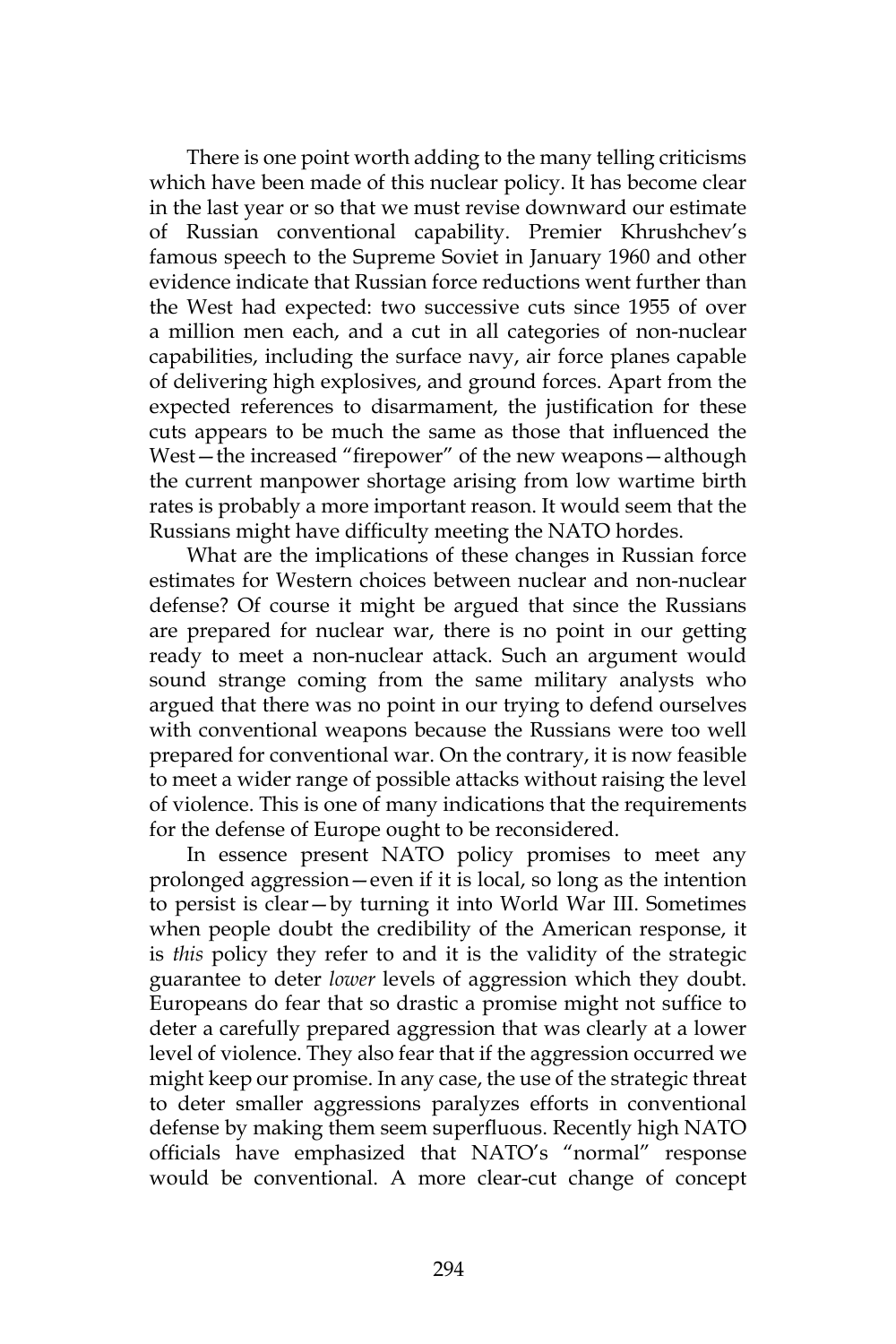in this direction would help revitalize the alliance. Though the Europeans cannot decisively affect the capability for long-range strategic war, they can contribute a great deal to meet lower levels of aggression.

While giving NATO an artificial strategic capability makes no sense, the Europeans have a strong interest in increasing control of nuclear weapons of shorter range and of weapons based on their own territory. It is worth exploring an increase in their participation here. Tactical nuclear weapons have been oversold. Their use cannot be initiated with any confidence that the level of violence will be stable. This does not imply, however, that we want to leave ourselves only the option of using large-scale strategic weapons or conventional weapons. Where the aggressor initiates the use of tactical nuclear weapons, for example, greater flexibility than this would be in the interest of the Europeans.

One of the principal reasons for opposing nuclear sharing is connected with the need to try to limit the violence of war either to keep a conventional conflict from becoming nuclear or to control or smother a nuclear conflict before it spreads. Clearly, a necessary condition for stable conventional warfare by an alliance is a highly responsible, centralized control of nuclear weapons. As for efforts to control the violence of a nuclear war, whether by making some distinction between military and urban targets, or by controlling the application of force within either category, or as part of a bargaining process to force termination of the war on more favorable terms, they become a rather remote possibility with nuclear diffusion. Coördinating and controlling one strike force in time of war is difficult enough, but to attempt coördination among congeries of independent strike forces seems quite hopeless.

Responsible control over the decision to go to war and over the level of the conflict is a central concern of our allies. Some of the current proposals for NATO nuclear policy err implicitly in assuming that the Europeans worry only because they doubt the Americans will issue a "Go" order when it is needed. In fact, a concern about a "Go" order is not easily separated from anxiety about the veto. The concern for a veto, while it may appear inconsistent with a desire for independence, is a very deep one. Moreover, it is precisely this which is ignored by the swarm of proposals in the United States as well as elsewhere in the West which in one way or another suggest—in order to make our deterrence of deliberate attack more certain—an automatic system of response. A concern about a veto is associated with the basic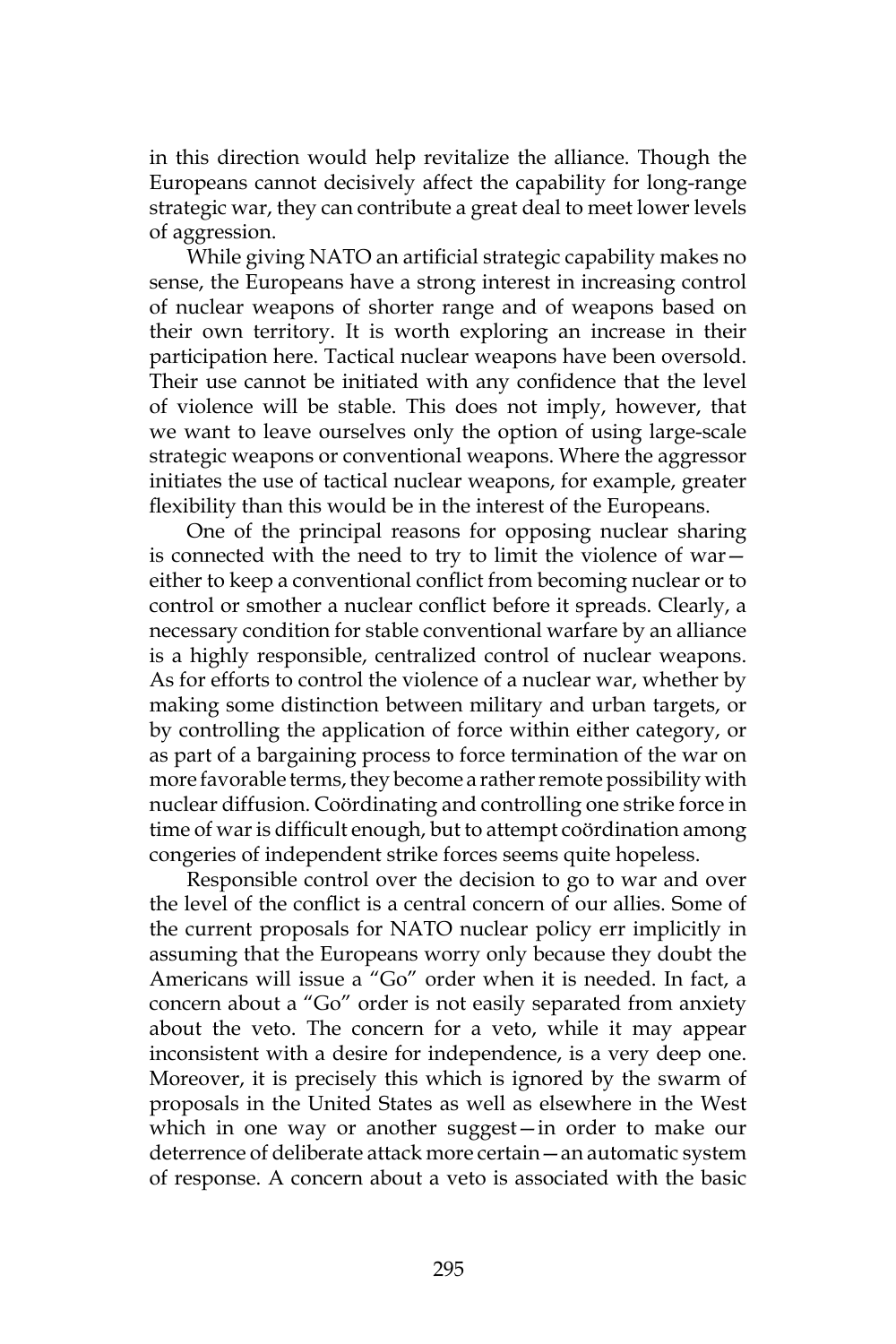fact mentioned earlier that the problem of deterring deliberate attack and avoiding accident are inseparable. The task for United States policy is to continue to perfect a force which would have a clear likelihood of being used in case of a massive nuclear attack on Europe, and yet be so controlled that it can reassure the Europeans as well as the Americans that it will not be used in the event of small provocations or false alarms.

Attempts to solve the first half of this task by automatic engagement rules that make the decision independent of the will of the United States will not satisfy us. And if the rules are automatic enough to be independent of both the Europeans and the Americans, they will, in their recklessness, satisfy no one. The only responsible way to satisfy doubts about the American will is to keep the United States so engaged in the immediate fate of Europe that the decision to answer a massive nuclear attack on it is a rational one, and to keep Europe's defenses strong enough to cope with any other reasonably likely form of attack.

The presence of American forces in Europe not only implicates the United States in a Russian attack on Europe, but also implicates Europe in a Russian attack on the United States. This could have its drawback, if we were extremely provocative or irresponsible. But it is necessary, and the United States is not irresponsible. It might seem ideal from the European standpoint if the United States could be involved in a Russian attack on them, and they could be untouched by a Soviet attack on America. There are undoubtedly some analogous American desires, but they are equally fantasies.

Some fears expressed by Europeans about our eventual withdrawal from the alliance suggest, as much as their hopes for "independence," a belief that in the nuclear age alliances are things of the past. But the United States does have a crucial longrun dependence on its allies. The only very firm foundation for believing in our continuing engagement in the fate of Europe is that if the Europeans and other of our allies go Communist, we may follow or be destroyed. The process of Communist transformation of the non-Communist world cannot proceed indefinitely without making the United States itself subject to attack even by non-nuclear weapons. It could force us to expand our defense to levels very much higher than the current ones and possibly higher than is compatible with democratic forms. The alliance is viable, because neither our allies nor the United States in the long run can survive without it. This is the reason for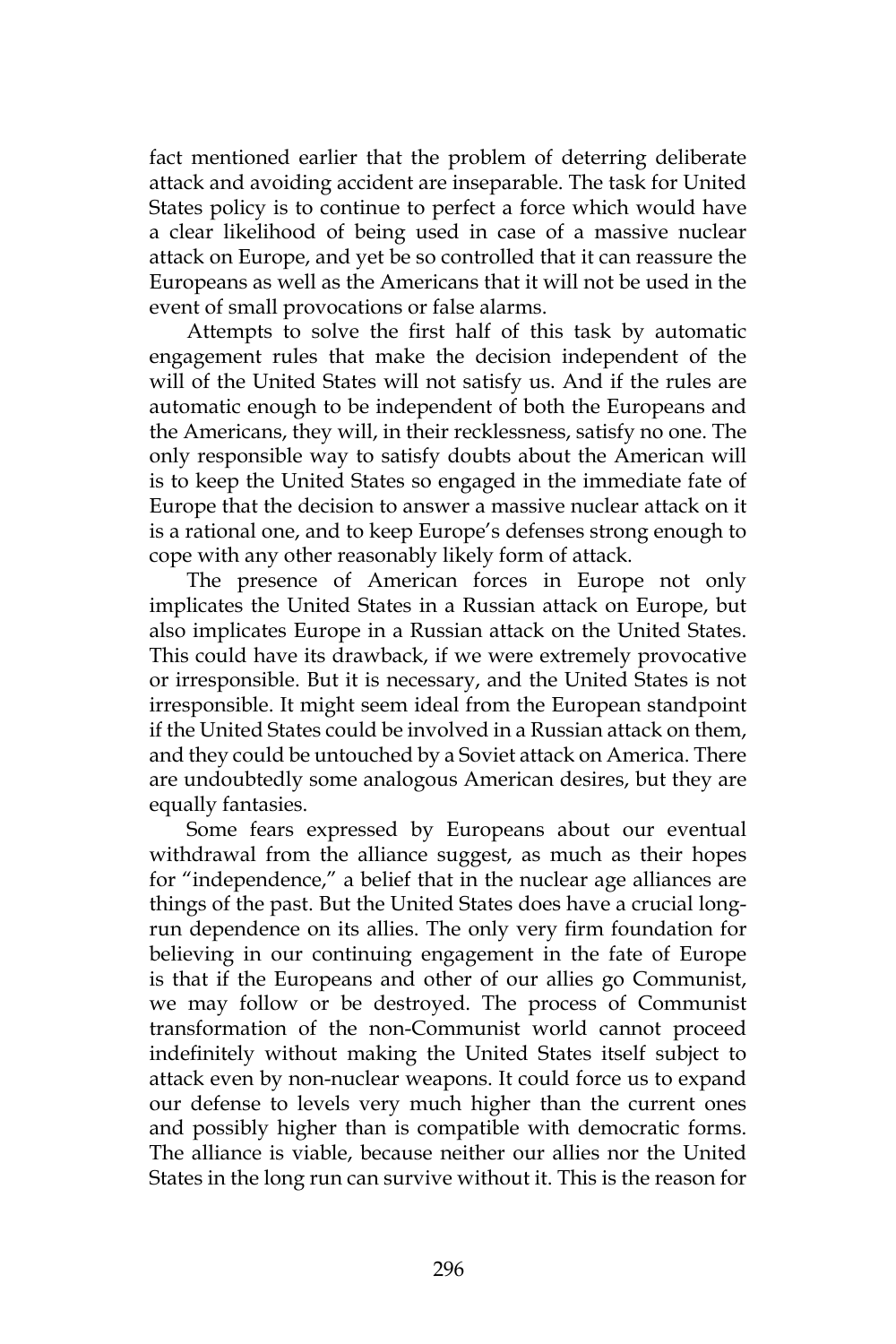deliberately entangling our forces and their dependents in the lot of Europe. We identify our short-term fate with Europe's because we think our long-term fate cannot be extricated from theirs.

While I believe the American guarantee is absurdly underestimated in some current discussions—sometimes merely as a rationalization for national strike forces—this does not mean that the strength of the American guarantee is immune to change. On the contrary, one of the most serious troubles with moves towards NATO or national nuclear strike forces is that they might weaken the American guarantee in the future. If either a national or a joint deterrent can really deter the Soviet Union, it is hard to justify an American commitment for this purpose. If European nuclear forces should present merely a facade of deterrence, they might convince the American Congress even if they do not convince the Russians. Then Europeans will be surrendering something of enormous value for something that may be worth little or nothing. Advocates of nuclear diffusion as well as proponents of a European strike force have in fact offered as bait the possibility of reducing American forces overseas. It might not need the next balance of payments crisis for the bait to be taken. Clearly, extensive withdrawal of the United States from Europe would not only reduce our immediate stake, but would make it easier for the Russians to level an attack which was unambiguously against Europe and not against the United States.

I would like to avoid the impression of an American *folie de grandeur*. Given the critical importance of Europe for the United States, the need for the American guarantee to deter massive nuclear attack on Europe is a token of the limits of American, as much as European, independence. In fact, the principal implication of my argument is that the much used notion of interdependence has to be taken seriously.

To sum up the four alternatives for avoiding nuclear attack on Europe: For the Europeans, the first alternative, to repudiate all reliance on nuclear weapons including the American guarantee, would increase the likelihood of Soviet attack. Such an attack would still be dangerous for the Soviet Union, since the longrun interests of the United States would be critically injured by it. Yet it is apparent that, insofar as the attempt to disentangle the immediate fate of Europe from that of the United States was successful, it would lessen the probability of American response and the consequent risks of aggression. But the second and third alternatives are hardly better than the first. A European effort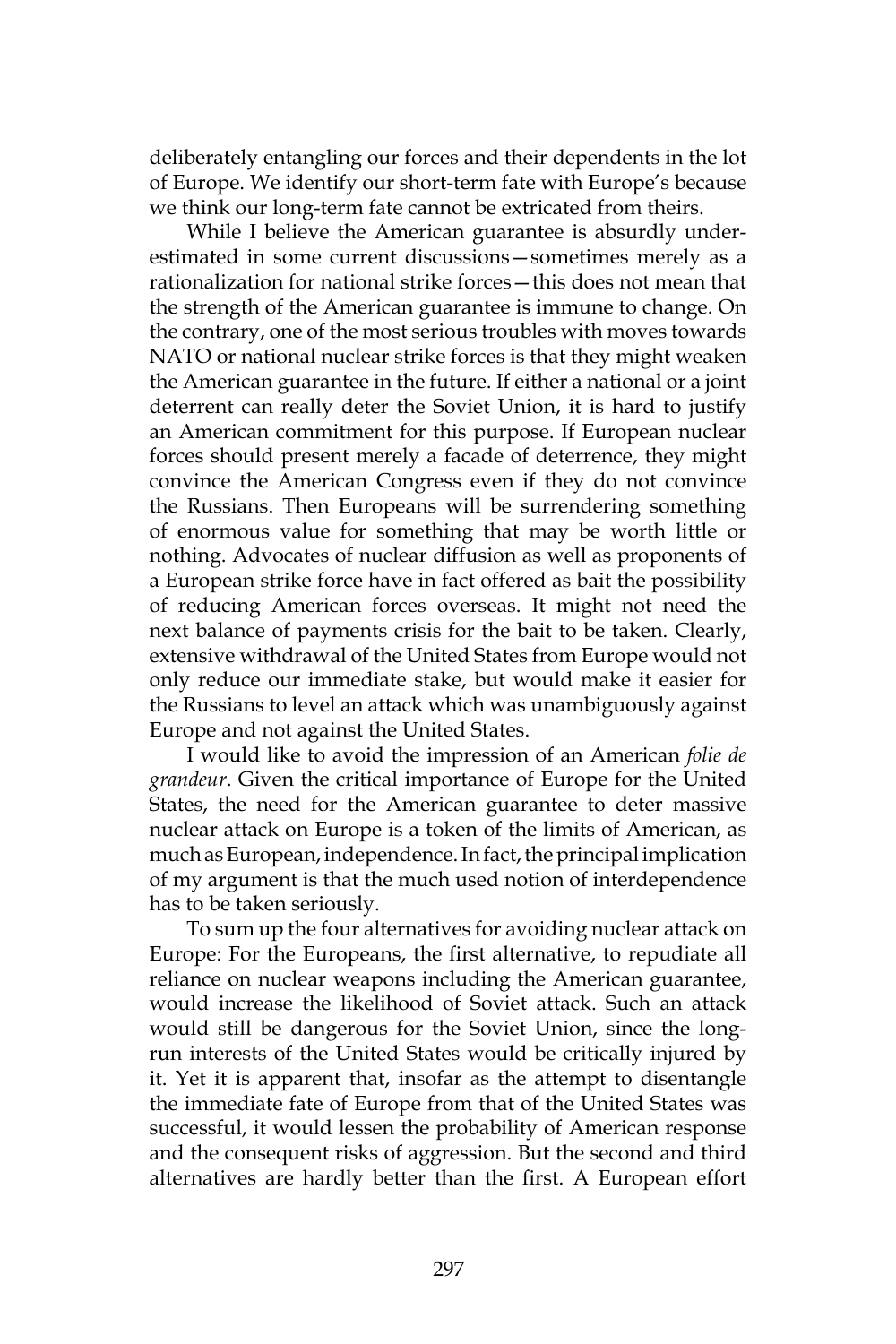to achieve nuclear independence, either in the guise of national forces or of any of various joint enterprises, would have much the same effect. It would weaken the American guarantee against Soviet attack without putting anything of substance in its place. The fourth alternative, the American guarantee of Europe, is a necessity for both the United States and Europe.

To keep the American guarantee valid, it is important not to diminish American nuclear power in Europe until conventional forces have expanded to close any gap; but in any case it is essential for us to stay in Europe. To remove any doubts about the responsible use of nuclear power, it is vital to keep that power under centralized control. For deterrence and responsibility we must do what we can to inhibit the diffusion of nuclear weapons.

Such a policy is best from the standpoint of both American and European security. It happens also to be sound from the standpoint of the stability of the world system and—insofar as the Soviet Union has a common interest with us in avoiding the chance of nuclear miscalculations—it may be in their interest too. This last is not necessarily a demerit. Our interests are not the negative of Russian desires, any more than the reverse is true. We should not assume that the acquisition of nuclear weapons by China or the Warsaw powers is good for us because it is bad for the Russians.

A good many people today favor unilateral steps toward disarmament, even at great risk, in the hope that this will lead the Russians to take similar actions. My point is quite different. The policies advocated here would *improve* alliance defense. We should take these measures, so to speak, "even though" they are in the interests of both East and West—for example, in reducing the chance of war by miscalculation or "accident."

It may be felt that such a national policy to abate, delay or control nuclear diffusion is too uncertain or slow, that only an extensive arms-control agreement and perhaps even the imposition of a world authority are worth trying. However, we should not think of the achievement of arms control as if it were going to take place in one millennial, transfiguring instant. The serious control proposals on the agenda for negotiation today would themselves be at best very small steps, very indirect and uncertain. A verifiable test-ban agreement could have a modest utility but it would be a long way from stopping the diffusion of nuclear capability, and would fail to offset the strides toward diffusion taken by several of our alliance policies. By the same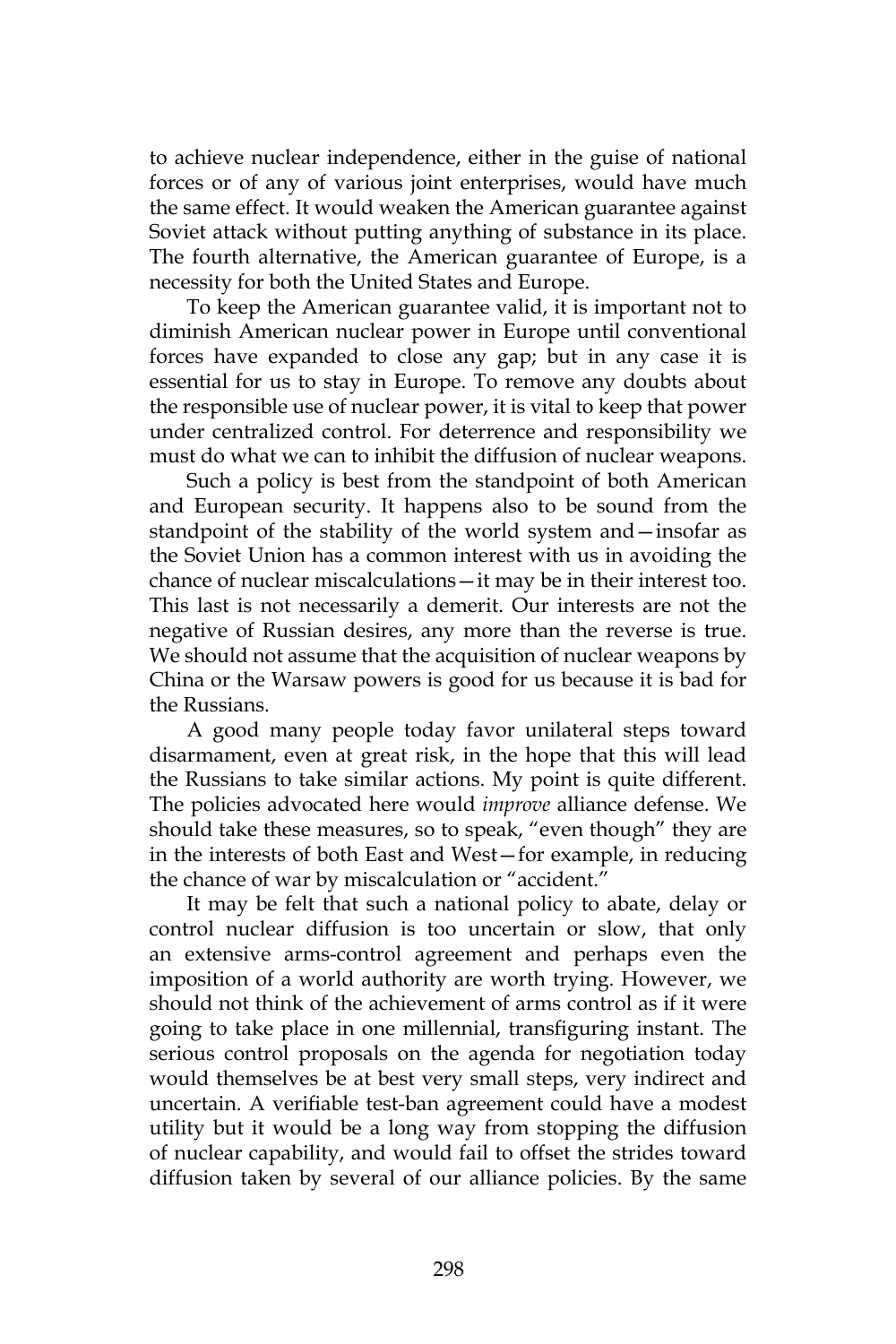token, a reversal of such alliance policies is likely to be a more effective brake on nuclear diffusion. Both in our national security policies and in our arms-control agreements, we can only hope to work on the problems of stability piecemeal. The probability of nuclear war, however, can be affected year by year.

## **ENDNOTES - Wohlstetter - Nuclear Sharing**

1. It would be hard to imagine a deeper goad for the French than the statement by the Secretary of Defense on April 22, 1960. According to *The New York Times*, Mr. Gates indicated that "the United States did not regard two nuclear explosions as qualification for French admission to the 'nuclear club'." I am not sure there is a demonstrated ability," he is quoted as saying. "France would have to show a high level of technical competence." It appears that even our restraints offer a considerable incitement.

2. The Russians appear to be not entirely clear about how *they* regard the diffusion of nuclear power. They have not hurried to give bombs to the Chinese or the Warsaw powers; yet they have repeatedly opposed safeguarding reactor programs against diversion of nuclear materials to military purposes in the underdeveloped countries.

3. I am indebted for comments or stimulation to Michael Arnsten, F. C. Iklé, Malcolm Hoag, F. S. Hoffman, Herman Kahn, Ciro Zoppo, and especially to Daniel Ellsberg and William Kaufman. The views expressed are those of the author.

4. National Planning Association, *1970 Without Arms Control*, Special Committee Report, 1958, pp. 31-33, 44. Quotation from p. 48.

5. For example, *The New York Times* of July 23, 1960, reported that the Secretary General of NATO explored with General de Gaulle the possibility of France's accepting a gift of nuclear missiles under its own control, provided they would also accept some others to be placed under joint control.

6. The military editor of the London *Times*, for example, finds it as hard "to imagine an American president willing to risk deaths of five million Americans as of fifty millions." His comments were